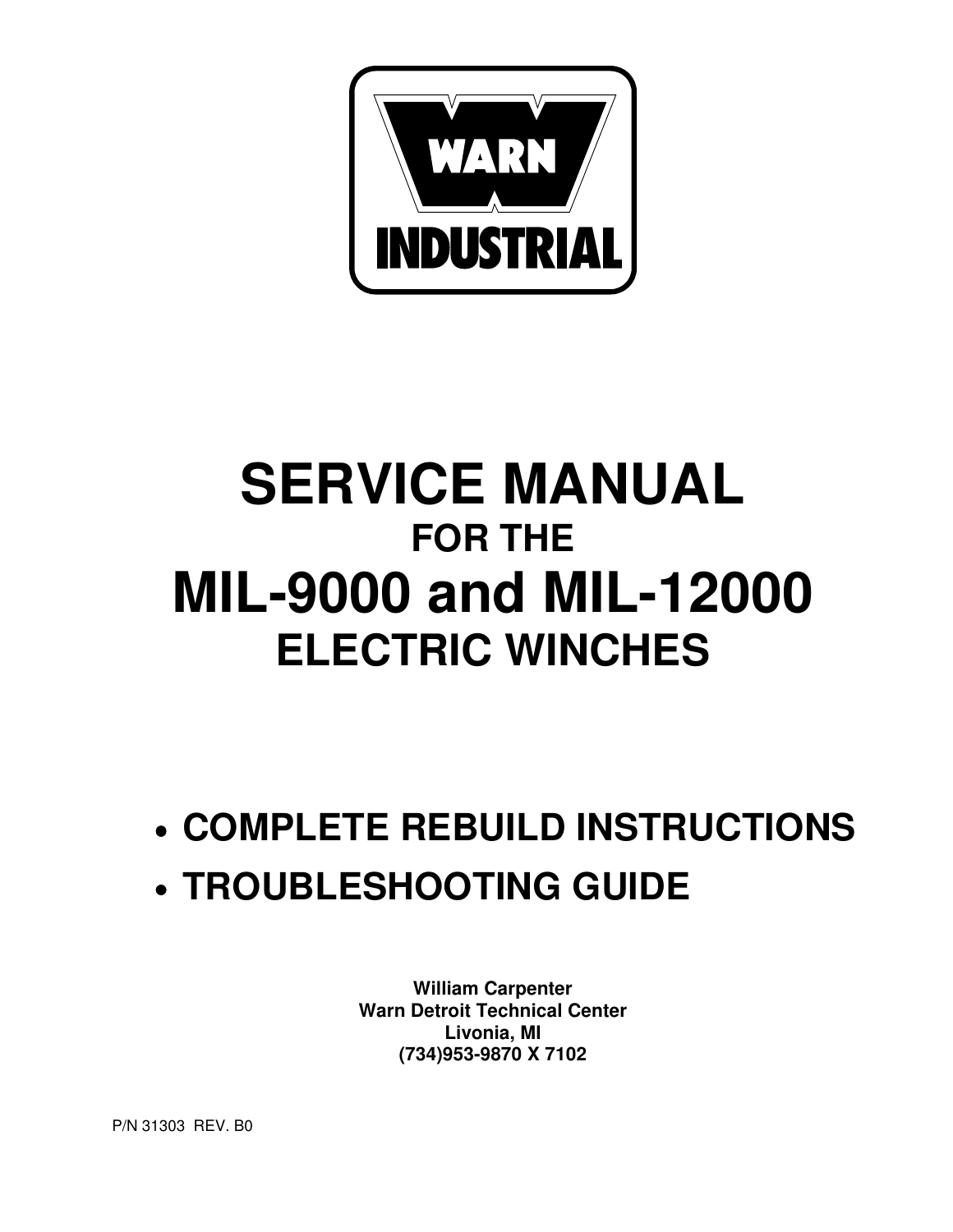# **TABLE OF CONTENTS**

#### $\overline{2}$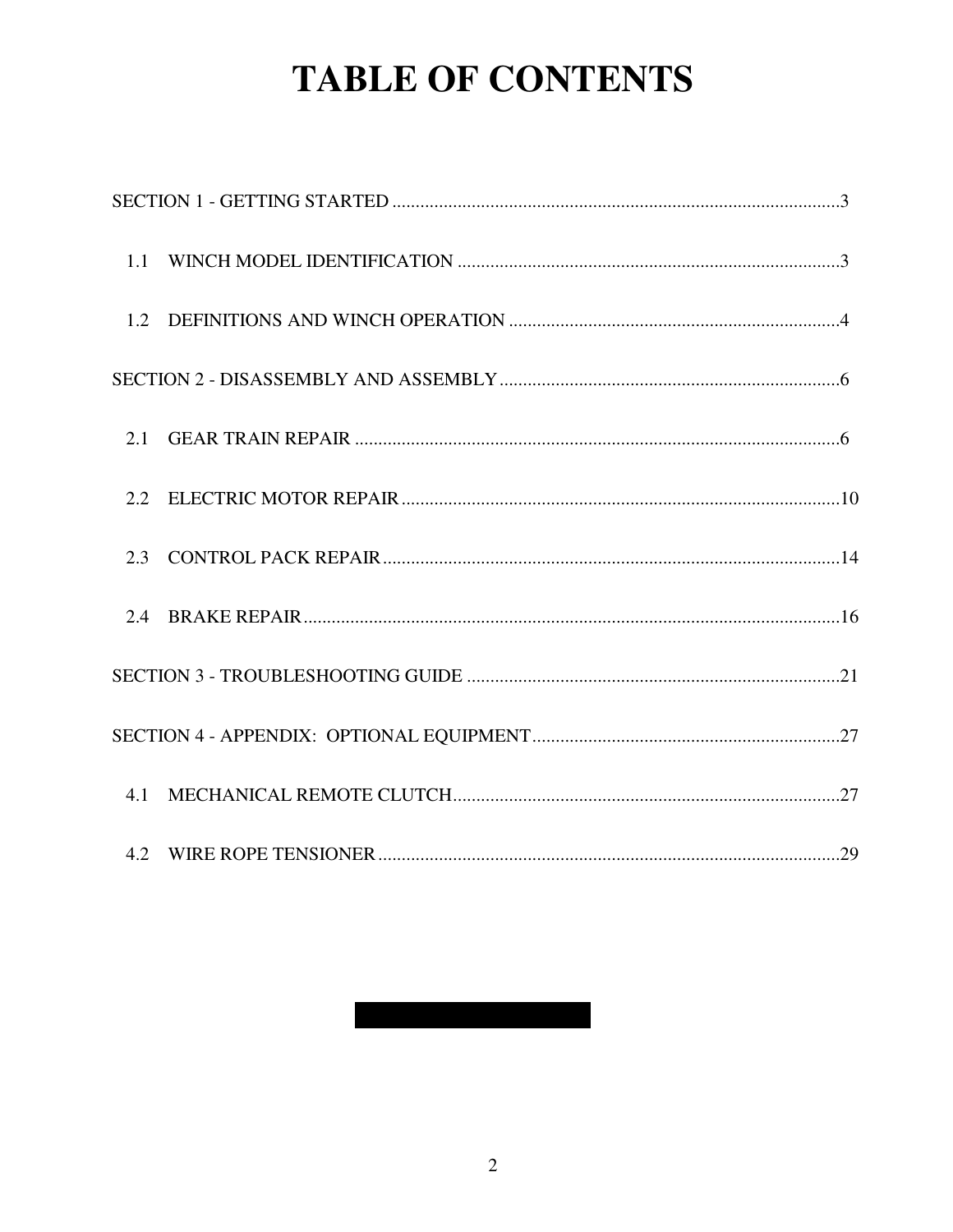# **! CAUTION !**

**ALTHOUGH THIS MANUAL IS FOR THE WINCH OWNER, SOME REPAIRS SHOULD BE DONE BY A WARN INDUSTRIAL AUTHORIZED SERVICE TECHNICIAN. YOU MAY NEED SPECIALIZED TOOLS THAT MAY NOT BE READILY AVAILABLE TO THE OWNER. WE HIGHLY RECOMMEND THAT YOU DO NOT ATTEMPT REPAIR OF YOUR WINCH WITHOUT THE PROPER TOOLS AND EQUIPMENT. FAILURE TO CORRECTLY FOLLOW THESE INSTRUCTIONS MAY CAUSE WINCH FAILURE RESULTING IN SERIOUS BODILY INJURY OR PROPERTY DAMAGE.**

# **SECTION 1 - GETTING STARTED**

## **1.1 WINCH MODEL IDENTIFICATION**

To ensure proper winch repair it is necessary to correctly identify the model and part number of your winch. This will make it easier to order replacement parts, and help you obtain the proper information you need from your Authorized Service Center.



*Figure 1.1*

See *Figure 1.1* for Locations

- 1. Winch Nameplate Label identifies model designation.
- 2. Winch Part Number identifies winch configuration.
- 3. Winch Date Code identifies when it was manufactured.
- 4. Winch Serial Number individually identifies winch.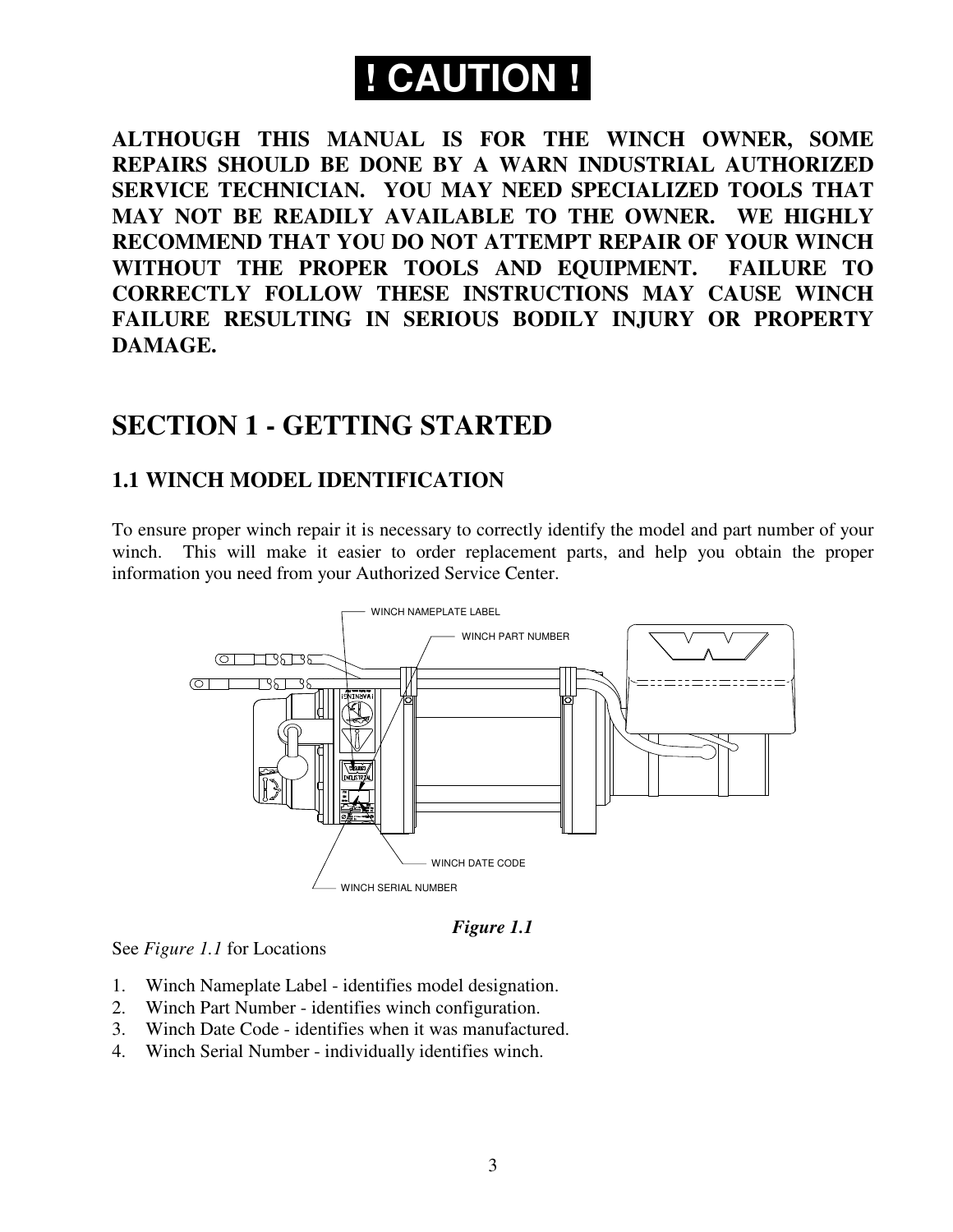## **1.2 DEFINITIONS AND WINCH OPERATION**

#### **1**.**2.1 DEFINITIONS**

Operation and service of a Warn Industrial planetary winch can be explained easier by defining a few major structural components. Refer to *Figure 1.2* for the following definitions:

- **Motor** The winch is driven on one end by a two direction electric motor, generally run by 12 or 24 volts DC. The motor is internally protected by a thermal switch that is activated when the motor gets too hot to operate efficiently. The motor is most often powered by a vehicle battery.
- **Motor Controls** Winch motor controls consist of a control pack (also referred to as a solenoid pack) most often mounted to the motor, and a remote control handle connected to the control pack with a cord. The winch motor power source cables are connected to the control pack which in turn feeds power to the winch motor through electrical cable connections. The main function of the control pack is to allow the operator to switch the winch on and off in both directions. The winch control pack may also include an Electronic Current Limiter (ECL) to limit the pulling load of the winch.
- **Drum** The winch drum is the structural component of the winch used to store wire rope and to transmit torque from the winch motor and gears to the wire rope.



- **Drum Supports** Drum supports are the structural components of the winch that mount the winch to the vehicle. The drum rotates while being held by the drum supports and both the motor and gear train are attached to a drum support.
- **Gear Train** Warn Industrial electric planetary winches consist of a gear train made up of three planetary gear stages. The gear ratios range from 156:1 to 315:1. The purpose of the gear train is to multiply motor torque and to reduce motor speed transmitted to the drum. Warn Industrial gear trains are enclosed in a housing and are lubricated with grease.
- **Freespool Clutch** A freespool clutch is included in the gear train to allow the user to pull the wire rope out to the point where the hook will be attached without using the winch motor. This feature is essential for speeding up the time it takes to hook up and make a pull.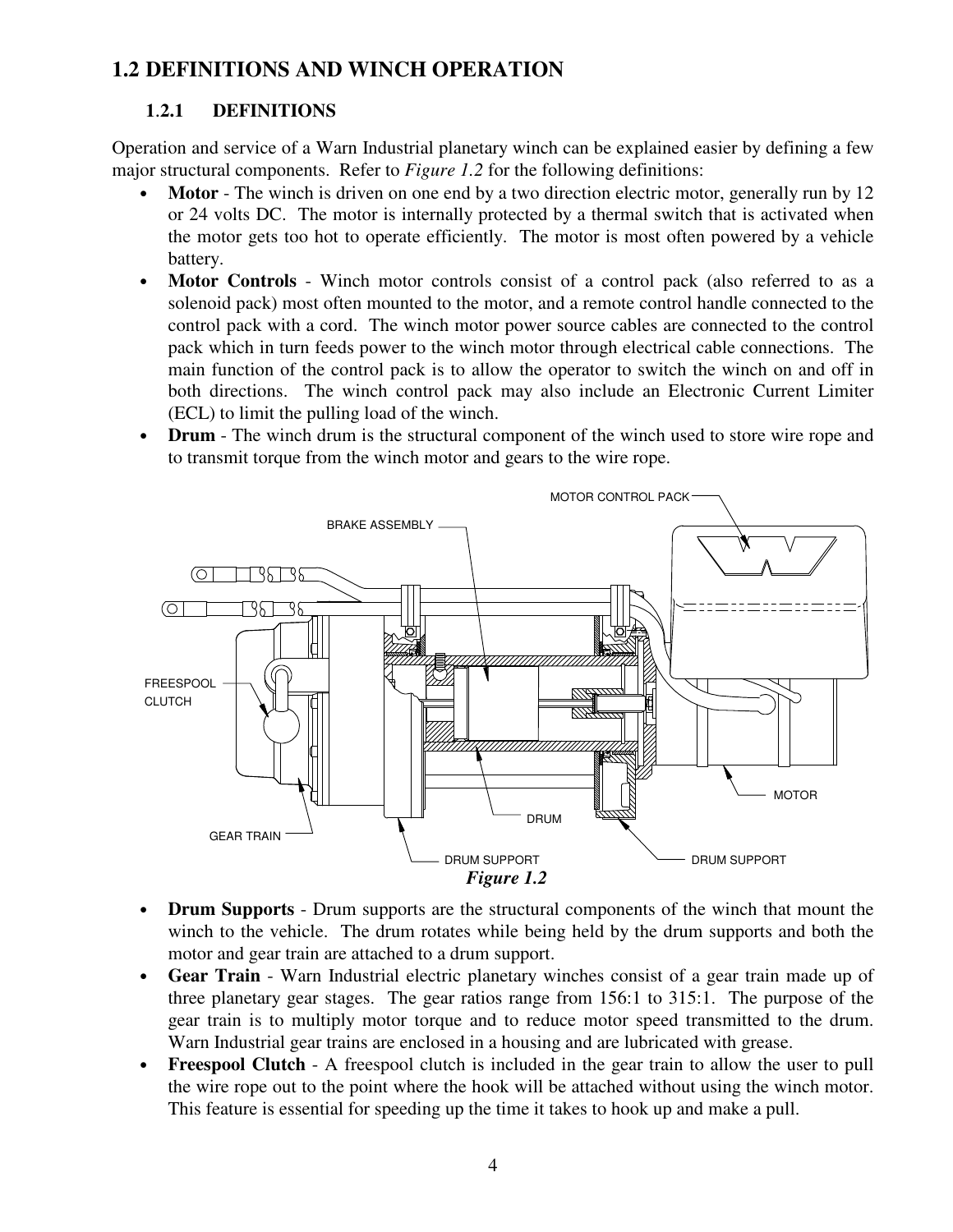- **Brake** All planetary winches are equipped with an automatic brake. When the wire rope is reeled in, the brake is not activated. When reeling out under load, however, the brake slows the winch drum to an acceptable speed and holds the load when the winch is shut off. The brake is usually located inside the winch drum and dissipates heat through the drum and wire rope. The brake requires that the wire rope be wound onto the drum in the correct direction to operate properly.
- **Power In and Power Out** Terms used to describe winch operation. When the wire rope is reeled in under motor power, it is being "powered in". When the wire rope is reeled out under motor power (generally under load), it is being "powered out" (this is different than when the winch is "freespooled out", which refers to the wire rope being pulled out by hand with the freespool clutch disengaged).

#### **1.2.2 WINCH OPERATION**

A Warn Industrial electric winch is a compact device used to pull large loads over long distances. (Refer to *Figure 1.2* when reading the following section.) The power for pulling is generated in the vehicle battery and charging system. Power is fed from the vehicle into the winch control pack. At the push of a remote control switch from the operator, the power then proceeds from the control pack into the winch motor.

The winch motor turns the electrical energy into mechanical torque. The motor shaft turns the drive coupling and hex drive shaft which in turn drives the brake. On power in operation, the brake simply rotates and drives the planetary gears, starting with the gear carrier stage furthest from the winch drum (first stage carrier). The first stage carrier in turn drives the second stage which in turn drives the third stage. The third stage is directly coupled to the drum and drives the drum. Since the wire rope is connected to the drum, it winds around the drum as the drum turns, causing the load to move.

On power out operation, the motor is reversed and the wire rope moves in the opposite direction. All the winch components operate in the same manner as when powered in, except the brake. During power out operation, the load tries to overspeed the motor (make the motor turn faster than it would under its own power). When the brake senses a difference in speed between the motor and gear train ends of the drive shaft, it engages enough to make the load and motor run at the same speed again. Since the motor continues to power out, the load once again tries to overspeed the motor. Again, the brake engages enough to control the load. This process continues repeatedly throughout the power out, but at a speed so fast that it can not be detected as a "stop-start-stop" process. When the remote control switch is released, the brake engages and completely stops the load.

The Mil-9000 and Mil-12000 winches are equipped with a patented Warn Industrial Electronic Current Limiter (ECL), a device designed to protect the winch in case of overload. The ECL monitors the electrical current input to the winch motor when "powering in" a load. If the "power in" current to the winch motor exceeds a factory preset value (its "trip" point) corresponding to the winch rated load on the first layer, the ECL will switch the winch motor off. To reset the ECL after it "trips", the winch cable must be "powered out" for at least 1 1/2 seconds. This will release the overload condition and winch operation can be resumed at a lower load.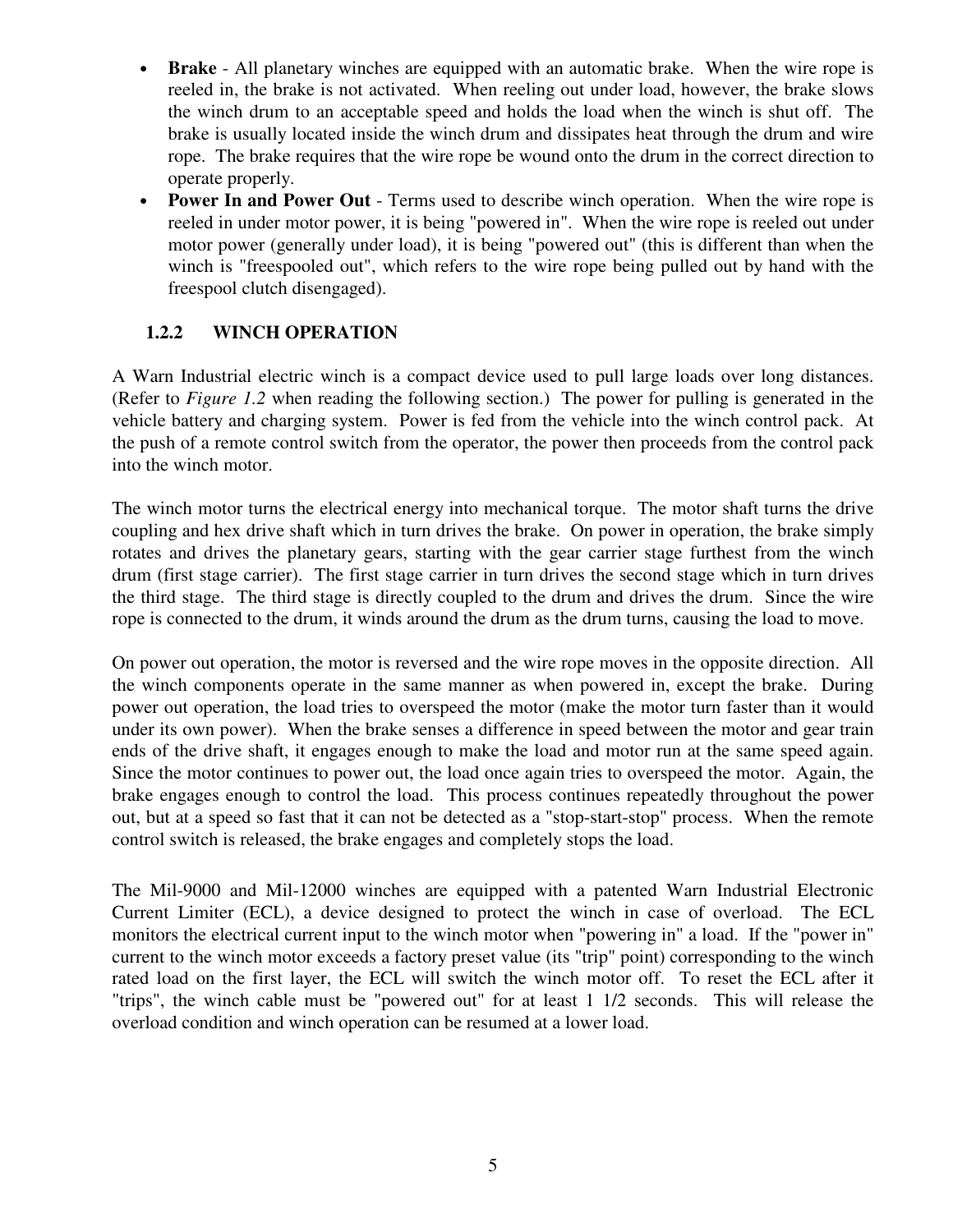# **SECTION 2 - DISASSEMBLY AND ASSEMBLY**

Refer to the Replacement Parts List for your specific winch part number in the winch Operators Manual.

# **2.1 GEAR TRAIN REPAIR**

## **2.1.1 DISASSEMBLY**

- 1. Disconnect winch battery cables at the vehicle battery before beginning any work on the winch. Mark cable connections for easier assembly later. Repairs to the winch are easier and safer when it is removed from the vehicle and located on a work bench. Remove two cable clamps that may connect electrical cables to your winch.
- 2. Stand the winch on the gear housing end (*Figure 2.1*). **NOTE:** Plastic sealing material may have to be peeled off to access parts on the motor end of the winch. Mark the three tie rod locations for easier re-assembly. Remove the motor end and drum by removing the three 3/8 inch tie rod bolts on the motor end. (If your winch is equipped with a wire rope tensioner, see Appendix 4.2 for removal and re-assembly.)



- 3. Set the gear train back down in a horizontal position and remove the other three tie rod bolts and tie rods (*Figure 2.2*). A clamp or pliers may have to be attached to the tie rods to remove the bolts. Remove the hex drive shaft.
	- 4. Rotate the gear train so that the ten socket head cap screws are facing up (*Figure 2.3*). Remove the ten cap screws. Mark the housing ring gear and drum support with a marking pen in one location so they can be easily re-aligned during assembly. Remove the housing and ring gear.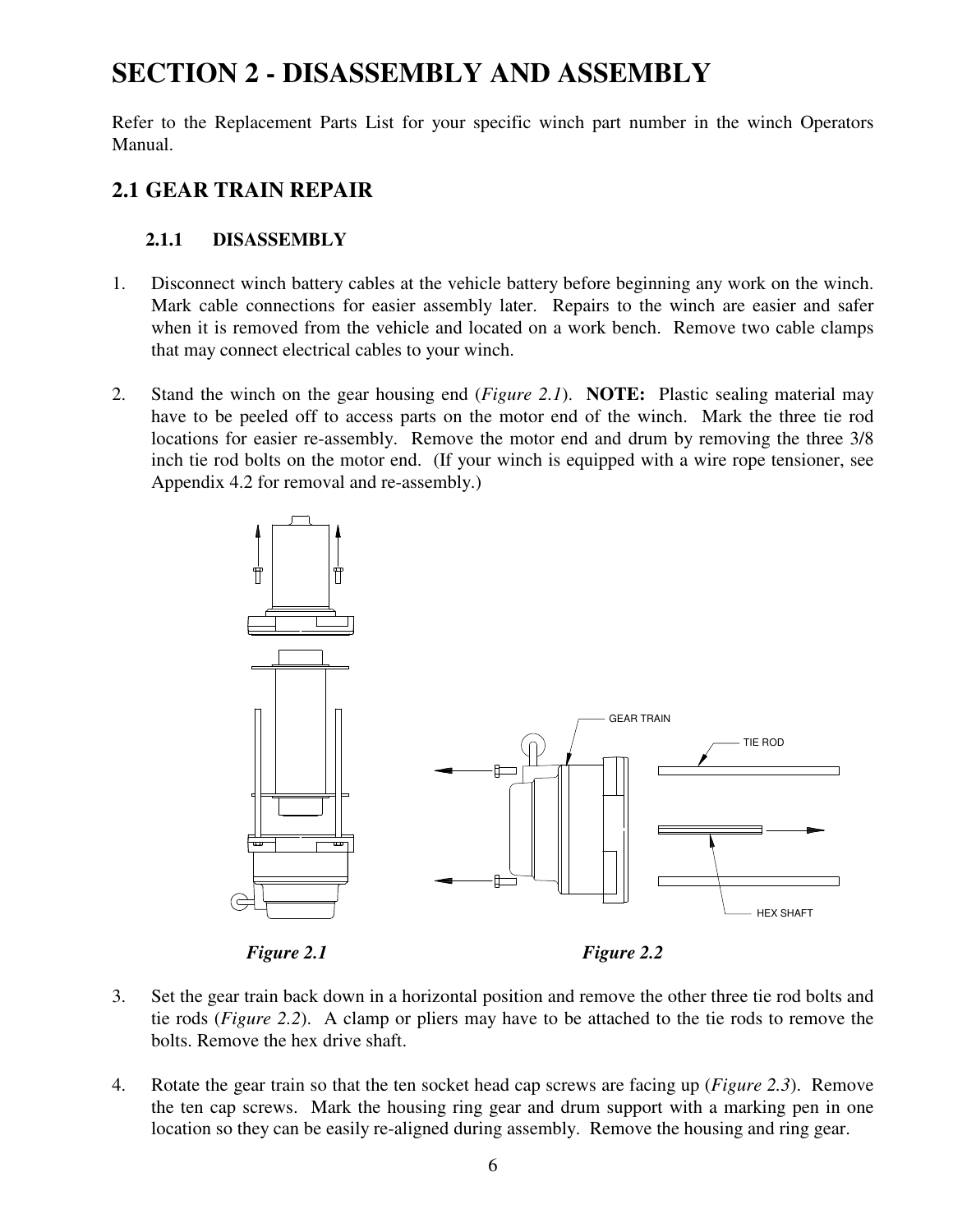

- 5. Remove the three stages of planetary gears from the drum support (*Figure 2.4*). Also remove the loose first stage sun gear.
- 6. Remove the split plastic drum bushing and carefully pry out the drum shaft seal (*Figure 2.5*).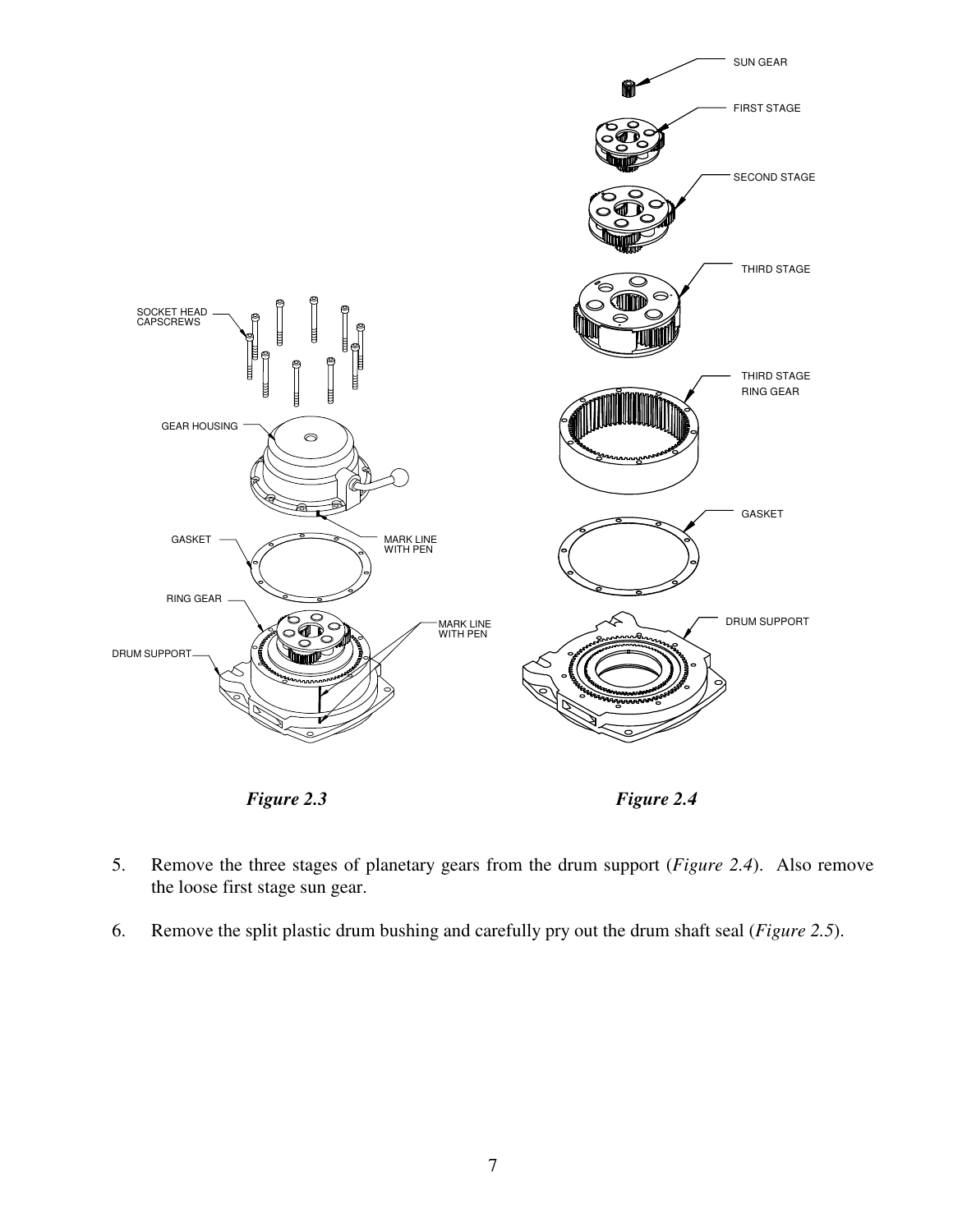

*Figure 2.5*

#### **2.1.2 ASSEMBLY**

- 1. Press a new seal into the drum support (*Figure 2.5*). Install the split plastic drum bushing.
- 2. With the drum support seal facing down, place a gasket over the ten tapped holes and then the large ring gear on top of it (*Figure 2.4*). Align the markings previously made during disassembly (*Figure 2.3*).
- 3. Using a grade of moly-disulfide grease with good performance between -50°F and +125°F (Aeroshell 17 is recommended), coat the inside of the ring gear teeth until all of the spaces between the teeth are filled. Install the third stage carrier, center spline down (*Figure 2.4*).
- 4. Completely fill the center hole in the third stage carrier, between the planet gears and up to the top of the carrier plate, with grease. Insert the second stage carrier into the third stage. Fill the second stage carrier hole with grease. Insert first stage carrier. Fill first stage center hole with grease. Insert loose sun gear into the first stage(*Figure 2.4*).
- 5. Fill the spaces between the teeth of the clutch ring gear with grease (*Figure 2.6*). Place a gasket on top of the large ring gear. Using a very thin screwdriver, hold clutch detent pin in place while turning gear housing over onto the gears. Line up marks previously made (*Figure 2.3*).
- 6. Slowly rock and rotate the gear housing until it drops down tightly on the ring gear. Install ten socket head cap screws into the gear housing flange. Torque to 100-120 in-lb.
- 7. Re-install the winch tie rods in the previously marked positions on the motor end and finger tighten bolts (*Figure 2.2*).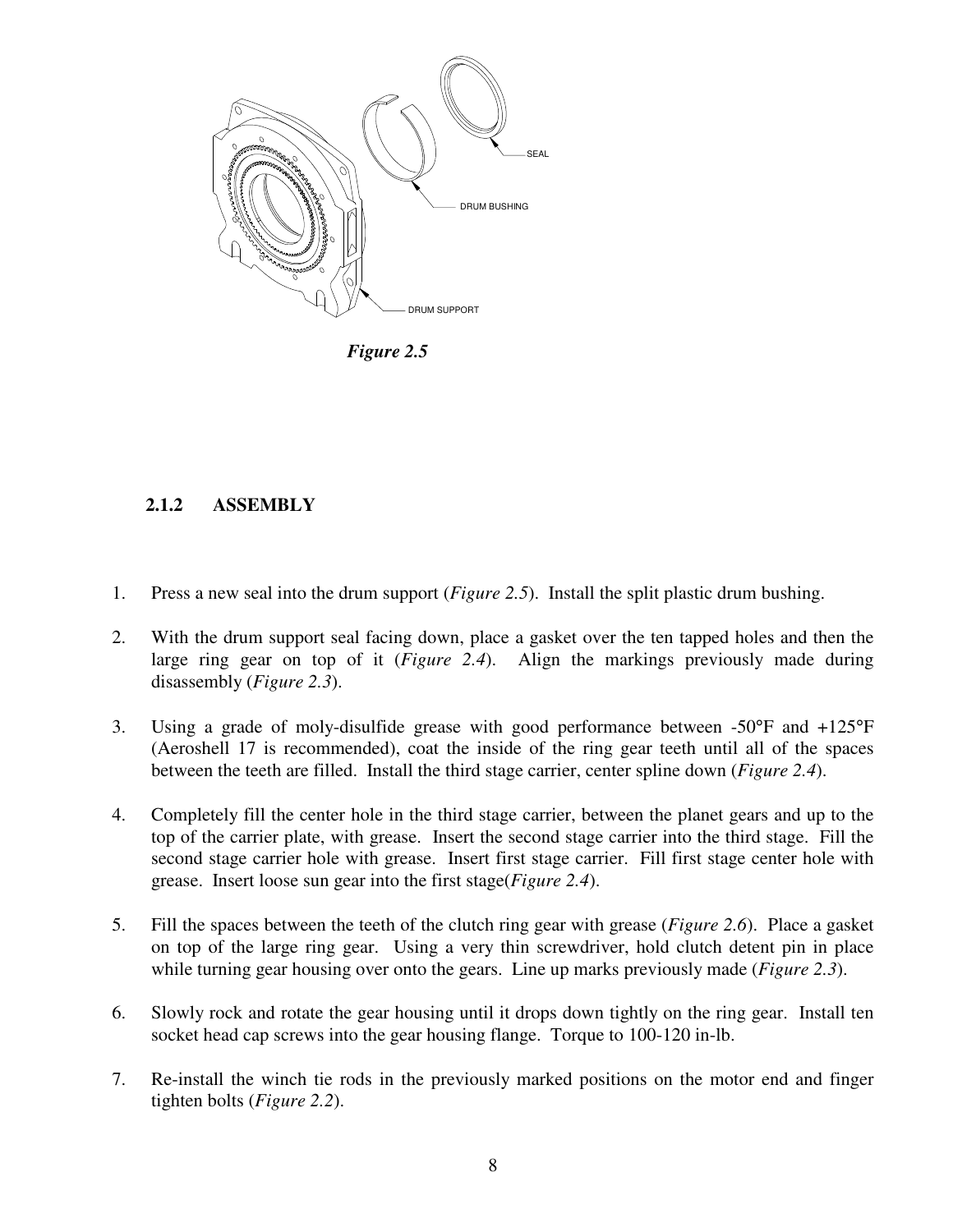- 8. Install hex drive shaft into center of gear train. With the clutch lever in the engaged position, rotate the shaft several times to make sure the gears move freely (*Figure 2.2*).
- 9. Set drum into seal and bushing. Insert hex drive shaft and motor coupler into drum and into engagement with coupler (*Figure 2.1*).
- 10. Install three motor end cap screws into tie rods. Torque all six cap screws to 18-22 ft. lb. (*Figure 2.1*).
- 11. Re-attach any electrical cables to the winch that may have been removed during disassembly.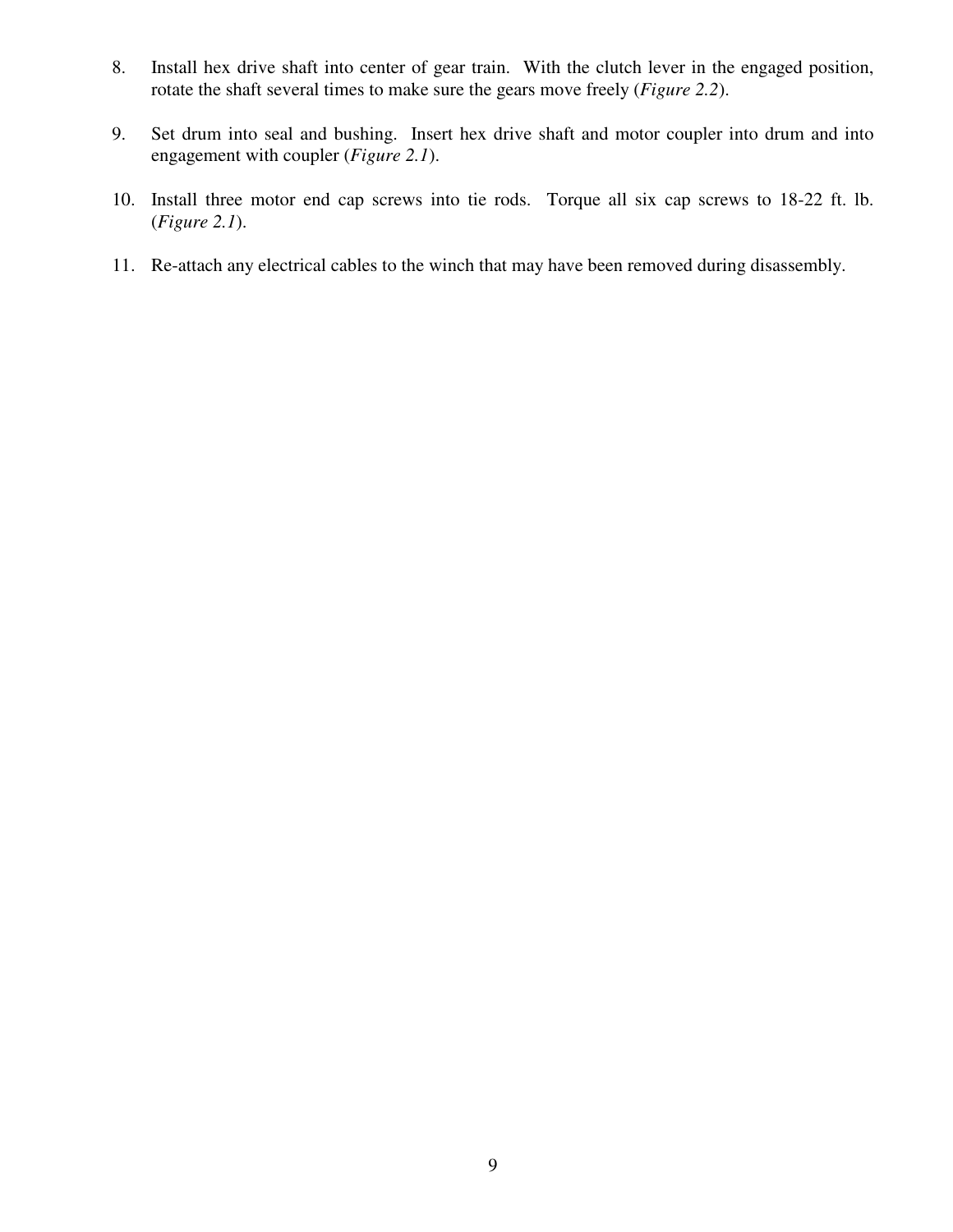## **2.2 ELECTRIC MOTOR REPAIR**

**NOTE**: MIL-9000 and 12000 winches have electric motors and control packs sealed in a plastic material during factory assembly. Repair of motors and control packs may be quite difficult due to the presence of the sealer. Removal of the sealer from electrical terminals and hardware (with a needle nose pliers or other sharp instrument) will be necessary to perform repairs or replacement of parts.

#### **2.2.1 DISASSEMBLY**

**NOTE**: Tag cable and wire leads for assembly.

1. Remove two screws, clamps and leads 1 and 2 from motor end and gear end drum supports if winch is equipped with this wire routing arrangement (*Figure 2.8*).



*Figure 2.8*

- 2. Remove three screws and plastic control cover from motor control pack.
- 3. Remove nut and lead 1 from control (*Figure 2.9*).
- 4. Remove cap screw, lockwasher and lead 2 from motor.
- 5. Remove three nuts and control leads from motor. Disconnect leads (*Figure 2.10*).



*Figure 2.9 Figure 2.10*

6. Loosen two clamps (some winches have only one clamp) and remove control from motor (*Figure 2.11*).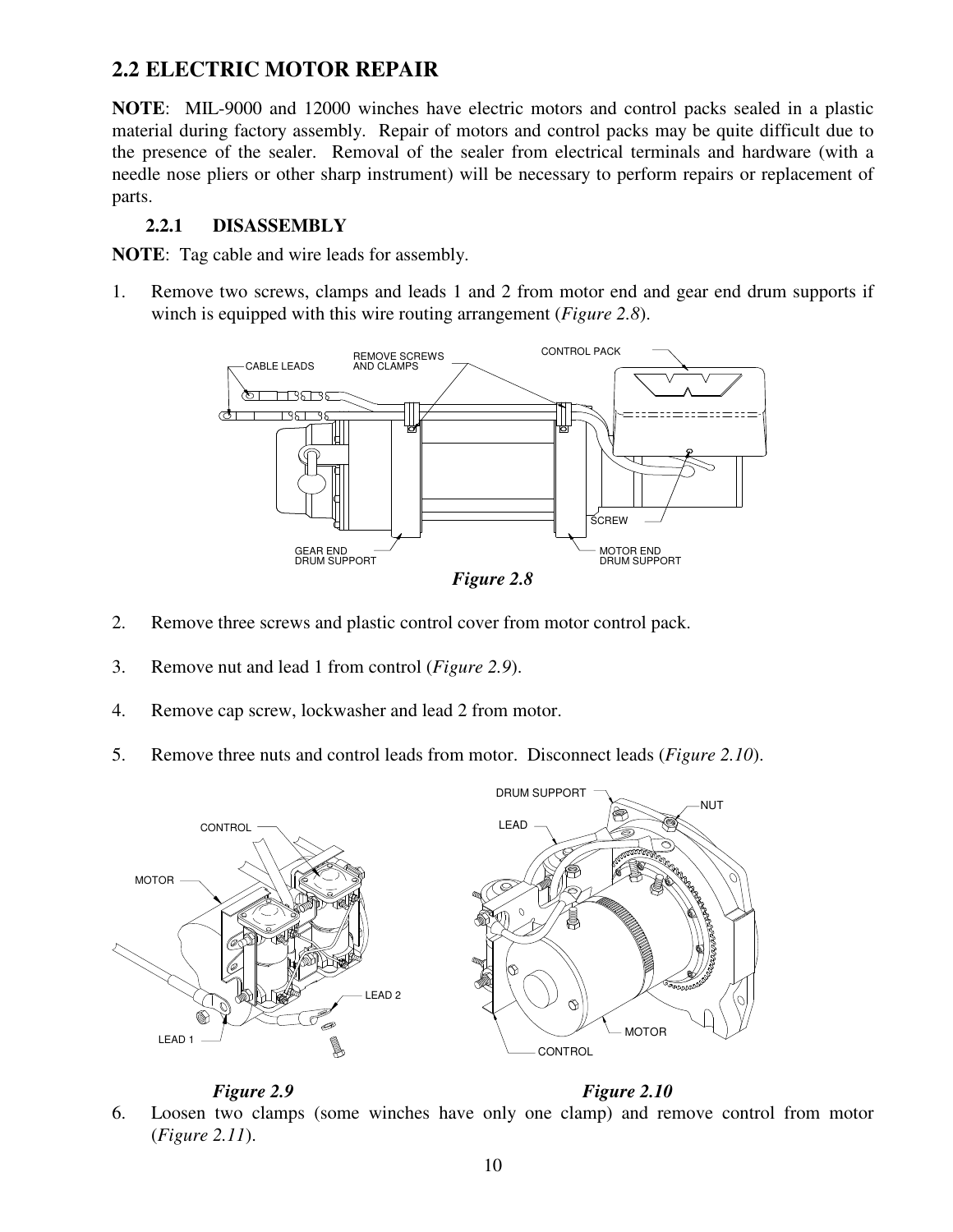

#### *Figure 2.11*

- 7. Remove clamps from motor. Mark the motor, motor adapter, and drum support with a marking pen in one location so they can be easily re-aligned during assembly.
- 8. Place winch on end with motor end up and remove ten socket head screws from motor end drum support.
- 9. Remove motor and gasket from drum support assembly (*Figure 2.12*).



*Figure 2.12*

10. Remove two bolt assemblies, motor adapter, spacer, rear cover and spacer from motor housing.

**NOTE**: Perform Steps 12 through 15 only if replacing brush assembly.

11. Remove electric thermal switch from two electric thermal switch leads.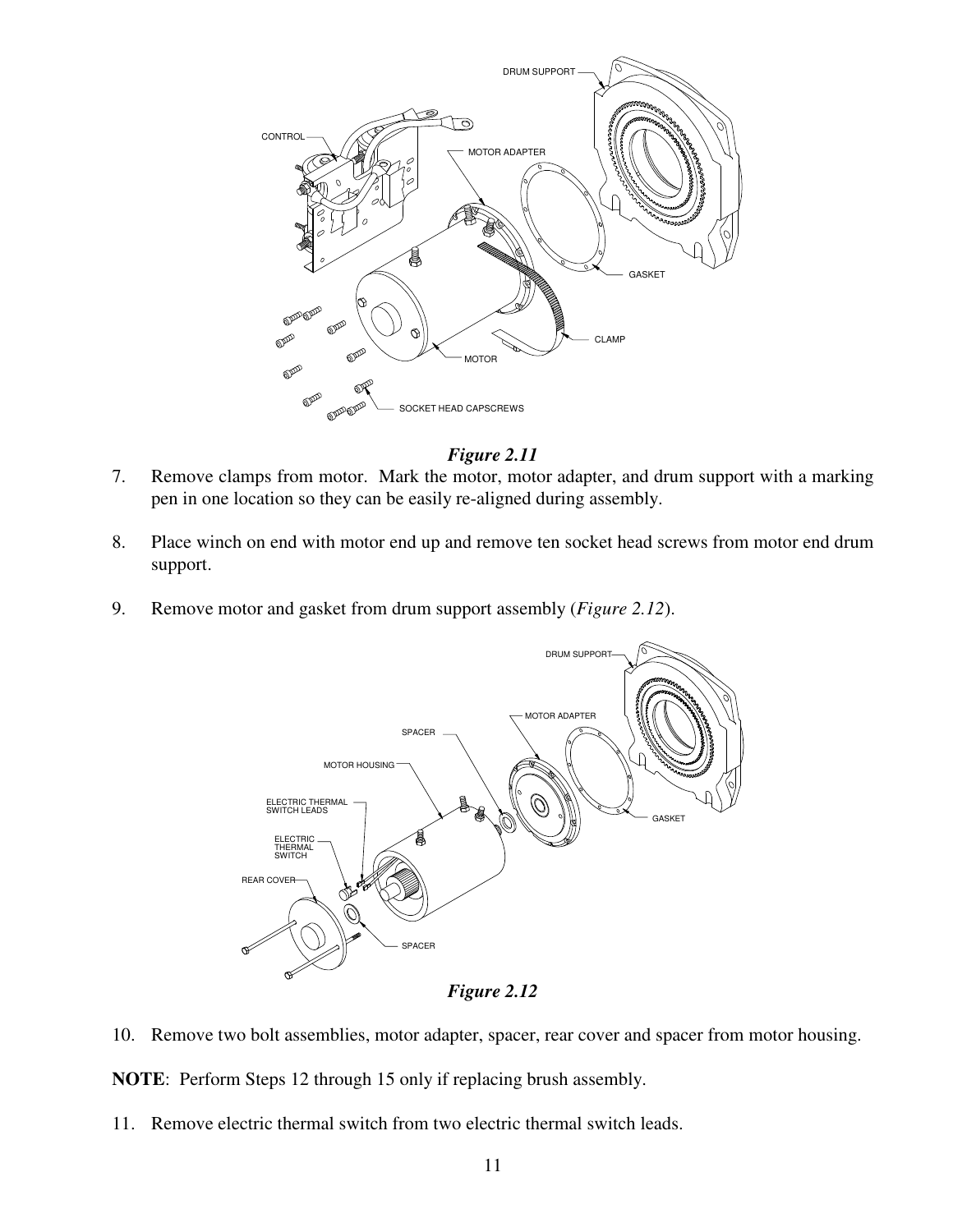12. Remove armature assembly from brush assembly (*Figure 2.13*).



*Figure 2.13*

- 13. Remove nut, lockwasher, washer and insulator securing brush assembly power stud to motor housing.
- 14. Remove three nuts, screws and brush assembly from motor housing.
- 15. Remove spacer, insulator and washer from brush assembly power stud.

#### **2.2.2 ASSEMBLY**

**NOTE**: Do not apply coating to any electrical contacts of the armature assembly.

Perform Steps 1 through 4 only if replacing brush assembly.

- 1. Install washer, insulator and spacer on brush assembly power stud.
- 2. Install brush assembly in motor housing and secure with three screws and nuts (*Figure 2.13*).
- 3. Secure brush assembly power stud to motor housing with insulator, washer, lockwasher and nut.
- 4. Coat inside diameter of the bushing in the rear cover. Install armature into brush assembly. Pull brushes back first with screwdriver or other pointed tool.
- 5. Connect thermal switch to two electric thermal switch leads (*Figure 2.12*). **IMPORTANT:** Always check for a short circuit after replacing the thermal switch. Touch one multimeter probe to a thermal switch terminal and the other probe to the motor case. Use the OHM setting on the meter. If there is a reading on the meter, then there is a short circuit. Check the connections, making sure that bare connections are not touching the motor housing. Insulate these connections with a small amount of silicone RTV or other insulating material. Re-check with the meter. If there is no reading, the circuit is OK.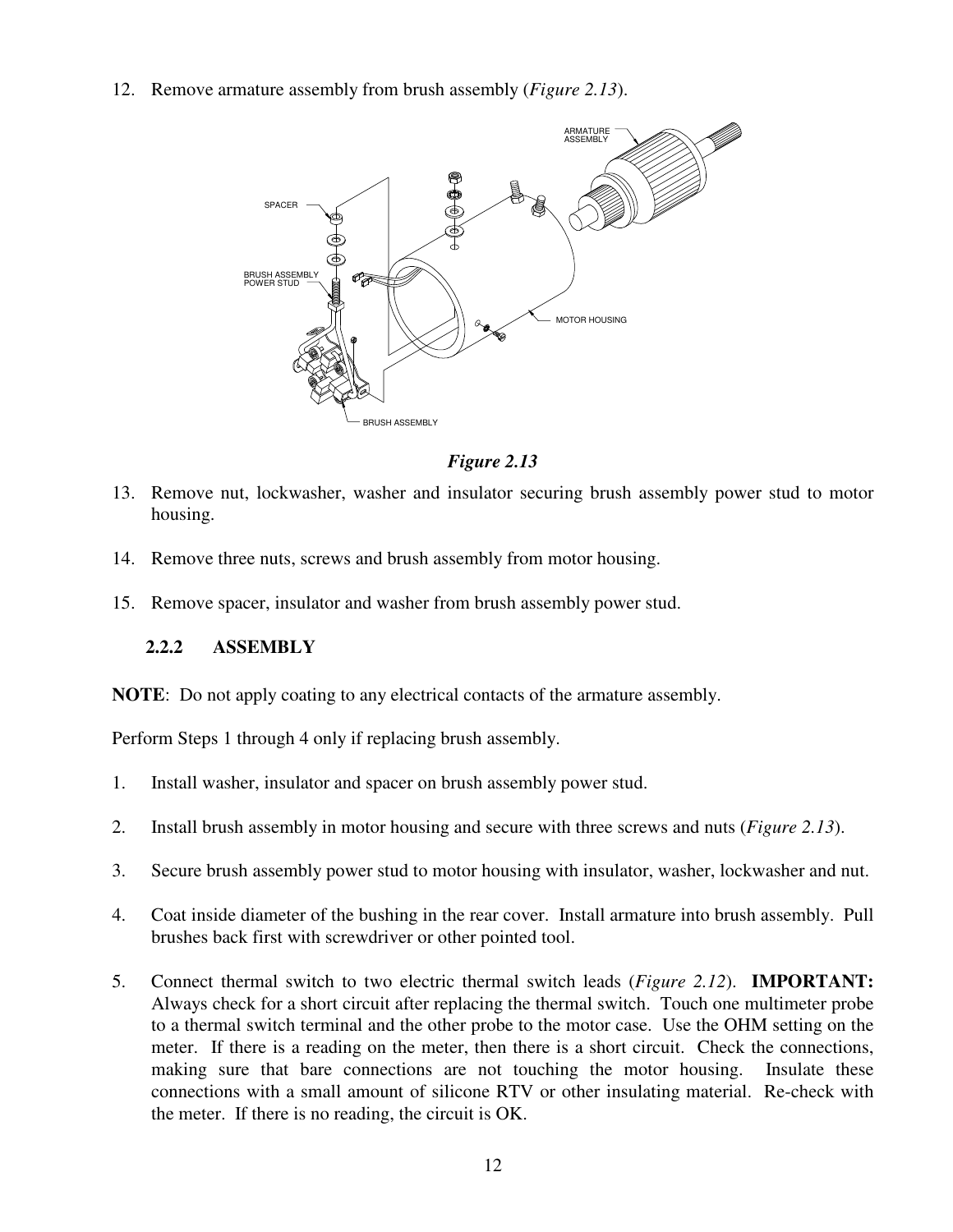- 6. Position spacer on inside of motor adapter and rear cover; and install motor adapter and rear cover on motor housing and secure with two bolt assemblies.
- 7. Install gasket on motor drum support assembly.
- 8. Install motor on drum support assembly making sure motor shaft is engaged into motor shaft coupling. Be careful armature doesn't fall out of brushes when tipping motor over or brushes may be damaged.
- 9. Secure motor to motor end drum support with ten hex socket head screws. Tighten socket head screws to 30-40 lb.-in. (*Figure 2.11*).

**NOTE**: If motor or control have been precoated with sealing compound, remove compound from between motor and control mounting spline contact area. Failure to do so may cause improper grounding or control.

- 10. Install two clamps on motor (*Figure 2.11*).
- 11. Install control on motor.
- 12. Connect leads to terminals and secure with three nuts (*Figure 2.10*).
- 13. Secure control to motor with two clamps.

**NOTE**: Lead 1 must be positioned to align with opening in cover.

- 14. Connect lead 2 to motor and secure with lockwasher and cap screw (*Figure 2.9*).
- 15. Connect lead 1 to control and secure with nut.
- 16. Coat motor end of winch up to motor end drum support with plastic sealing compound (*Figure 2.8*). **NOTE:** Coating is generally applied by hand with a brush for service. Contact Warn Industrial for coating specifications.
- 17. Install motor control cover on control and secure with three screws.
- 18. Secure lead 1 and 2 to drum supports with two clamps and screws if winch is equipped with this arrangement (*Figure 2.8*).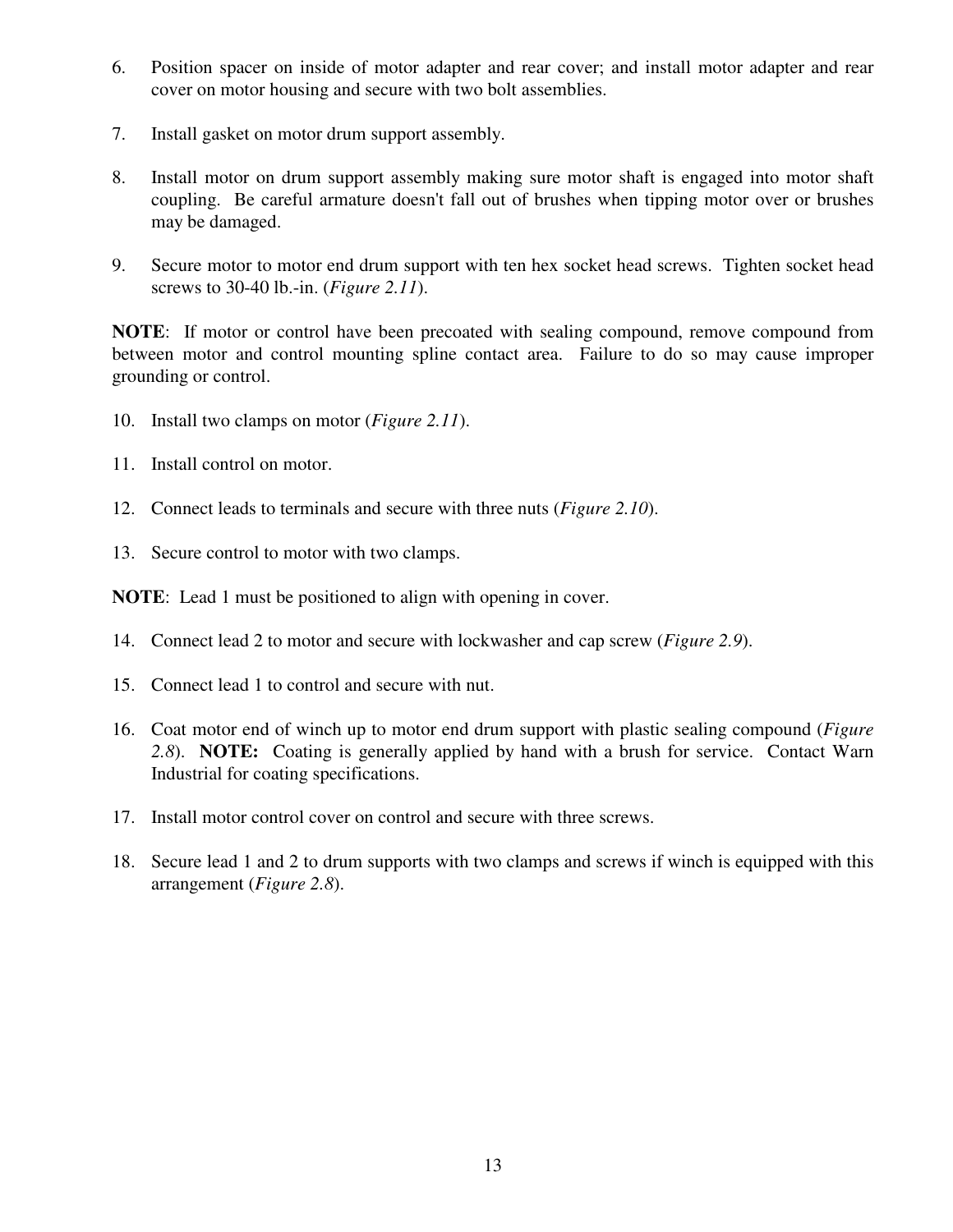## **2.3 CONTROL PACK REPAIR**

#### **2.3.1 DISASSEMBLY AND ASSEMBLY**

**NOTE**: REMOVAL AND REASSEMBLY OF THE CONTROL PACK ARE SHOWN IN SECTIONS 2.2.1 AND 2.2.2.

Control Pack repairs are not recommended. If the control assembly is defective, replace it. The following information is provided to the technician for diagnostic purposes only. (Refer to *Figure 2.14)*.



*Figure 2.14*

Electrical operation of the winch control assembly consists of four heavy duty solenoids and a thermal-switch located on the motor armature brush holder and an ECL (Electronic Current Limiter) located in the control assembly. The thermal-switch and the ECL are in the power-in circuit. When either one trips, the power-in circuit is opened and power-in is discontinued until they reset. The ECL must be reset by operating the motor in the power-out mode. The thermal switch is reset only by allowing the winch motor to cool adequately (about 30 minutes). Solenoids number 1 and 3 control current flow through the field windings and solenoids number 2 and 4 supply current to the motor armature through the thermal-switch.

In the power-out mode, (*Figure 2.15*) solenoids number 2 and 3 are energized by the remote control switch. Current flows from the positive battery terminal through solenoid number 3 then through the red motor cable to the number 2 field winding to the control assembly through the black motor cable. From the black motor cable current then flows through solenoid number 2 to the motor armature to ground.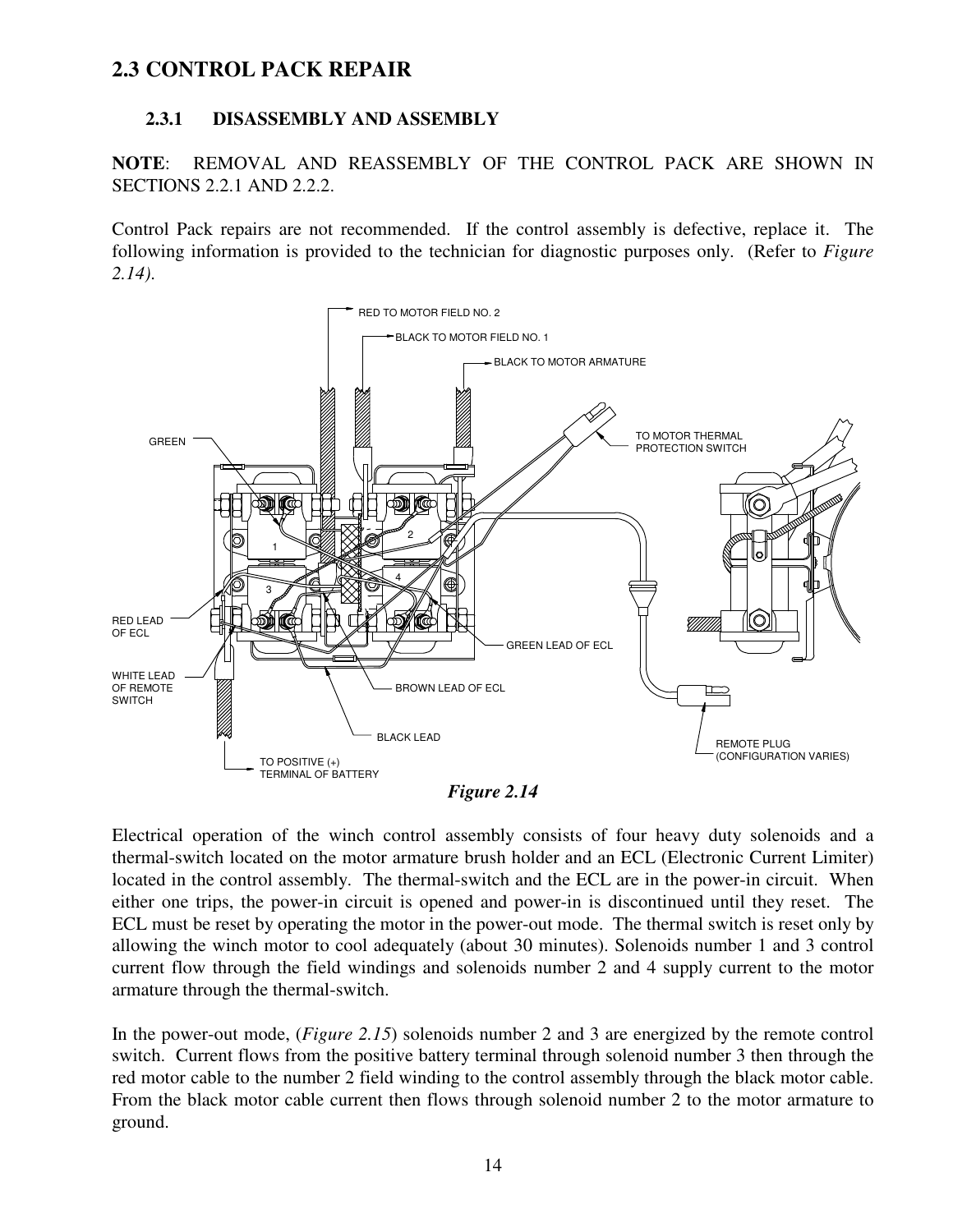In the power-in mode (*Figure 2.16*), solenoids number 1 and 4 are energized. Current again flows from the battery positive cable, but this time current flows through solenoid number 1 then through the ECL to the black motor cable to field winding number 1. Current then flows through field winding number 2 to the red motor cable to the control assembly. Current flowing in the reverse direction through the field windings cause the motor to turn in the opposite direction. From the red motor cable current then flows through solenoid number 4 to the black cable going to the motor armature to ground.



*Figure 2.15 Figure 2.16*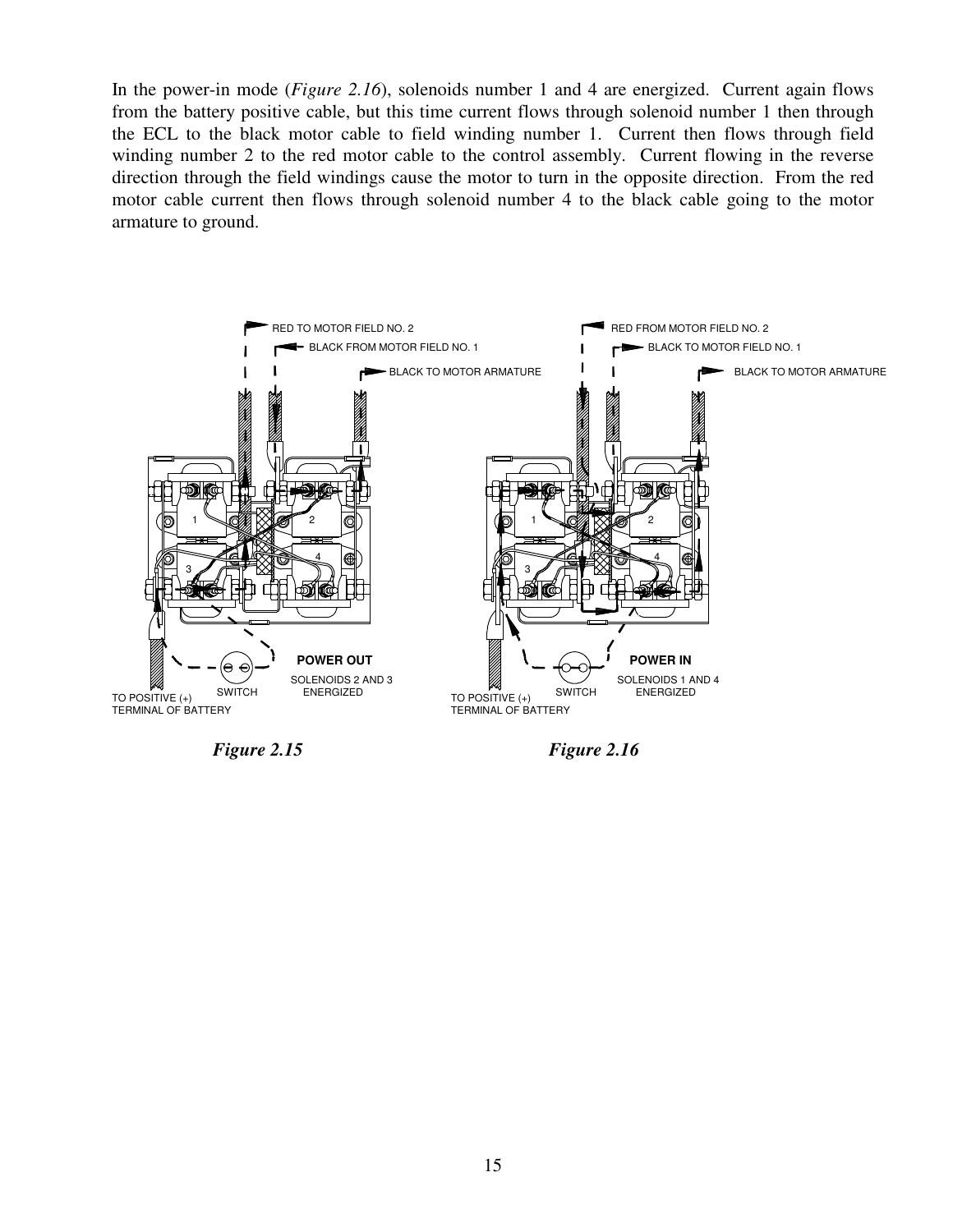#### **2.3.2 DETERMINING THE DEFECTIVE ELECTRICAL COMPONENT**

**Refer to drawing 982624 for illustration and schematic.**

# **! CAUTION !**

## **DISCONNECT THE CABLE AT THE POSITIVE (+) BATTERY TERMINAL BEFORE ATTEMPTING ANY TROUBLESHOOTING OR REPAIRS.**

#### A) POWER SUPPLY

Check for tight fit of all connections and use a volt meter to verify 24±2 VDC at the bus bar connecting solenoids #1 and #3. See referenced figure. Connect meter leads as follows: black to ground(-) and red to hot bus bar. The black insulating coating put on some winches can sometimes contaminate electrical terminations and may need to be scraped off of contact surfaces.

#### POWER SUPPLY: 24 ±2 VDC, CURRENT AVAILABLE: 100 AMPS MINIMUM FOR TEST 200 AMPS MINIMUM FOR OPERATION

#### B) GROUNDING

Solenoid mounting plate should be grounded to the motor by means of a band clamp. New winches also have a ground wire connecting the mounting plate with the motor ground bolt(-). Use an ohm meter to measure resistance between mounting plate and motor case; resistance should be less than 1Ω.

#### C) ECL

The ECL (electronic current limiter) can be tripped when first powered 'on' so always reset by powering out the wire rope for 2 seconds to reset the limiter. If the winch will power-out but will not power-in, the ECL may be defective. First, check that the red wire coming from the 24 VDC charged bus bar is connected properly and that the mounting L-bracket of the ECL circuit board is cleanly grounded to the solenoid plate. If still no power-in, by-pass the ECL as follows: cut the wire coming from the thermal switch to the ECL near the splice on the ECL side. Take the cut wire coming from the thermal switch and connect it to solenoid #4 on the same terminal that the green ECL wire is attached. The winch should operate in both directions. If not, continue with more trouble shooting steps.

#### D) THERMAL SWITCH

The motor will not run if the thermal switch is open or if its terminals are in contact with the motor case. The switch should normally open when the temperature at the motor brushes reaches 400+°F. To check a faulting or shorting switch, use an ohm meter and measure the resistance of the thermal switch between the wire cut in the previous step and the socket pin (#472) of the plug ,which is connected to the green wire. If the butt splice and switch are good, the resistance should be less than  $1\Omega$  across the switch. If the switch is open at room temperature then it should be replaced. Next check the resistance between the cut wire and the bare motor case. This resistance should be greater than 1 megaohm. If not, the switch may be installed incorrectly and be shorting to the motor case.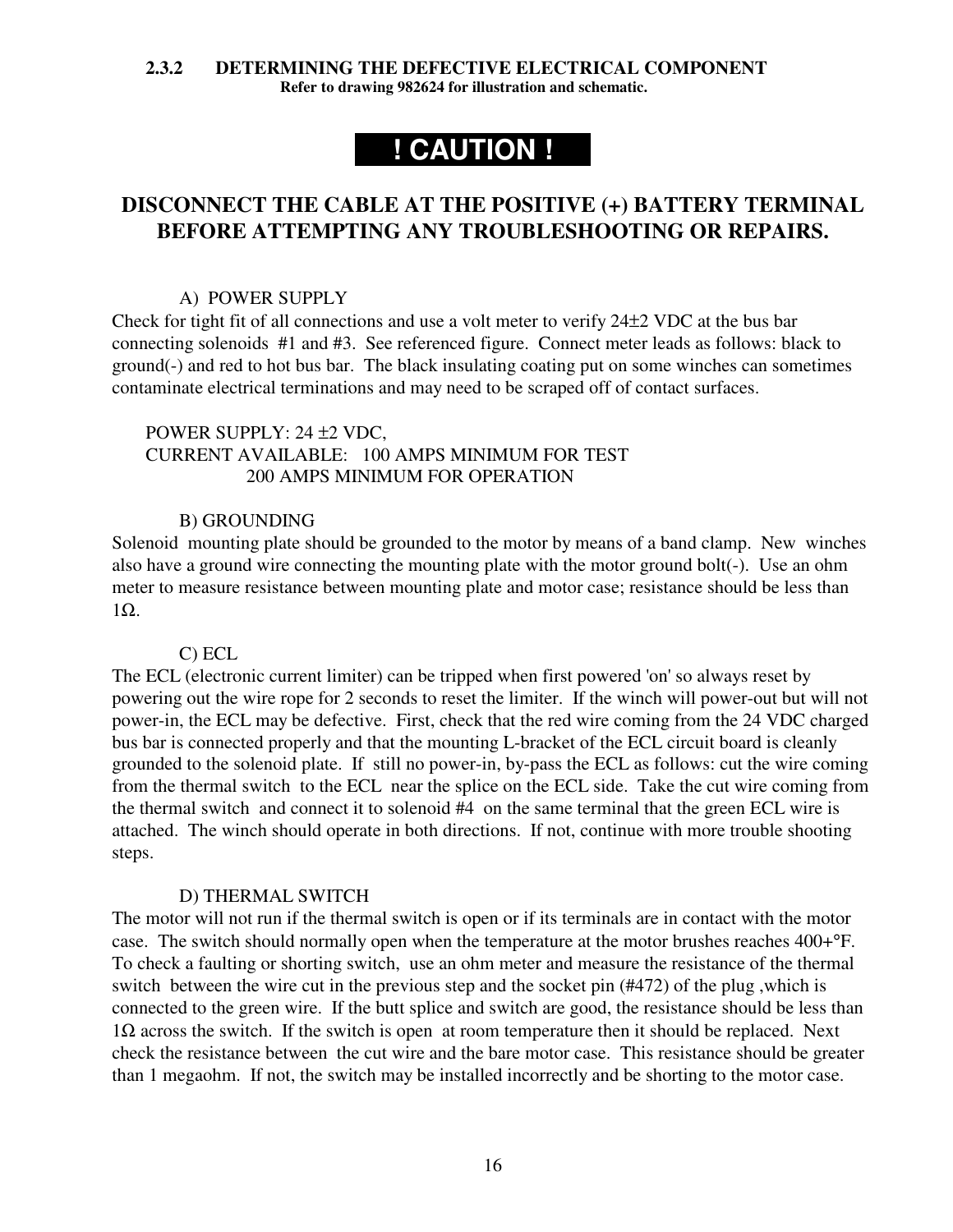#### E) SOLENOIDS

To check for bad solenoids, disconnect the three cables connected to the motor on studs marked F1, F2, and A. Also disconnect the red(+) battery cable to keep the motor cables from shorting during this test. Measure resistance across large studs of solenoid #1 and see if the solenoid closes, i.e. resistance drops, when 24 vdc is supplied to the small terminal of solenoid #1 that has the wire lead attached. Apply voltage to the same small stud and check the resistance change across #4 solenoid. Similarly, measure resistance across large studs of solenoid #2 while applying 24 vdc to the small terminal of solenoid #2 that has the wire lead attached. Measure the resistance change across the #3 studs when applying 24vdc to same #2, small stud. If the resistance across the solenoid does not go from open to closed (megaohms to tenths) then the solenoid is bad.

#### D) MOTOR

If the motor is suspected to be failing check these: While the motor is disconnected from the control pack, measure the resistance between F1 and F2 and between A and ground. Resistance should be less than 1Ω. The motor brushes could be worn and should be replaced, or the internal wiring could be burned and the motor should be replaced.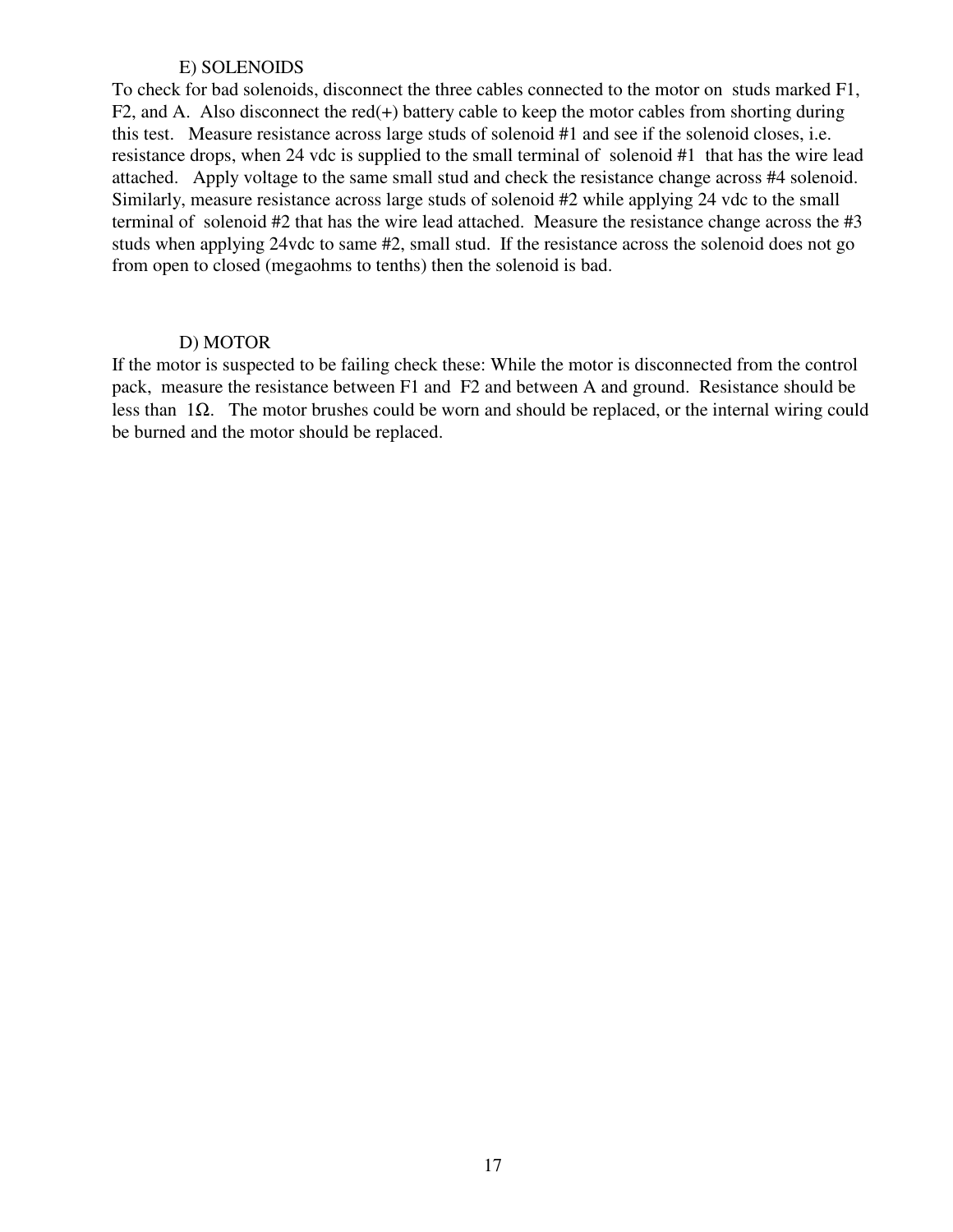### **2.4 BRAKE REPAIR**

**NOTE: Warn Industrial does not offer replacement brake parts. The complete brake assembly must be replaced. There were two distinct models of brakes installed in Mil-9000 and 12000 winches at different times. Refer to the winch to determine the type used.**

#### **2.4.1 DISASSEMBLY**

- 1. Remove the drum from the winch as in the Gear Train Disassembly, Section 2.1.1.
- 2. a) If the winch has a hex drive shaft on the motor end: Place the drum in a 2-3 ton press. Insert a 6 - 8 inch long piece of steel bar into the splined end. Press on the bar with the press until the brake assembly drops to the bottom of the drum. Remove brake and crush ring from drum (crush ring may be up against the splined drum end)

b) If the winch has no input hex shaft on the motor end:

i. Remove all the wire rope from the drum and remove the drum from the winch as described in *Gear Train Disassembly*, Section 2.1.1.

- ii. Set drum on solid working surface (table, bench, etc).
- iii. Remove spacer and brake driver (*Figure 2.19*).
- iv. Loosen, but do no remove, the socket head setscrew from the center of the drum just enough

so brake assembly will slide out of the motor end of the drum (*Figure 2.19*). If assembly refuses to slide, it may be necessary to insert a hex key in the shaft and tap it until assembly is dislodged.

**NOTE**: Ball bearing supporting gear train end of brake assembly should be checked and replaced if necessary. (*Figure 2.19*).

#### **2.4.2 ASSEMBLY:**

a) If the winch has a hex drive shaft on the motor end:

1. Slide the crush ring into the drum all the way down until it stops against the splined end wire rope retainer (*Figure 2.18*).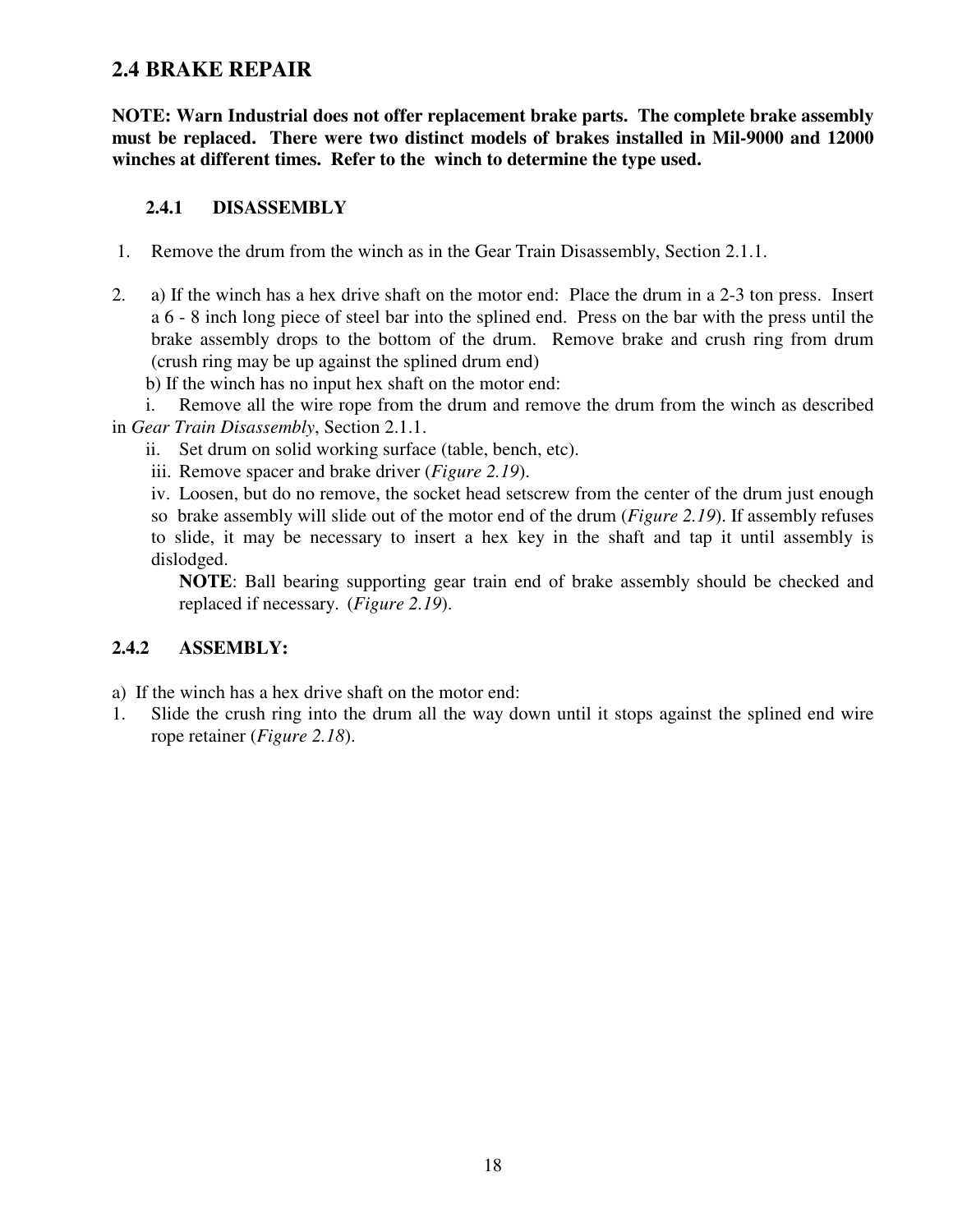

*Figure 2.17 Figure 2.18*

- 2. Using a 2-3 ton press and the fixture piece provided, press the brake into the crush ring until it stops against the wire rope retainer in the drum. **NOTE**: The fixture piece must be used and must be over the crush ring completely (*Figure 2.18*).
- 3. Reassemble hex drive shafts and winch as in section 2.1.

b) If the winch has no input hex shaft on the motor end:

i. Slide the new brake assembly into the drum.

**IMPORTANT:** The brake assembly must be completely seated in the drum. the distance from the end of the drum to the end of the assembly (inside the drum) must be no less than 1-9/16".

ii. Tighten the socket head set screw in the center of the drum. Torque to 120-130 in.-lbs.

iii. Install the drum assembly into the gear train end of the winch insuring that the hex drive shaft (extending from the gear train) aligns with the brake hex on the brake assembly.

iv. Install the brake driver and spacer on the other end of the opposite end of the brake assembly.

- v. Install the motor and drum support assembly aligning the motor shaft to the brake driver.
- vi. Reinstall drum into winch and reattach wire rope.

**IMPORTANT: All brakes used in the Mil-9000 and 12000 electric winches operate in one direction ONLY. The wire rope MUST be installed in the proper direction to insure proper brake operation.**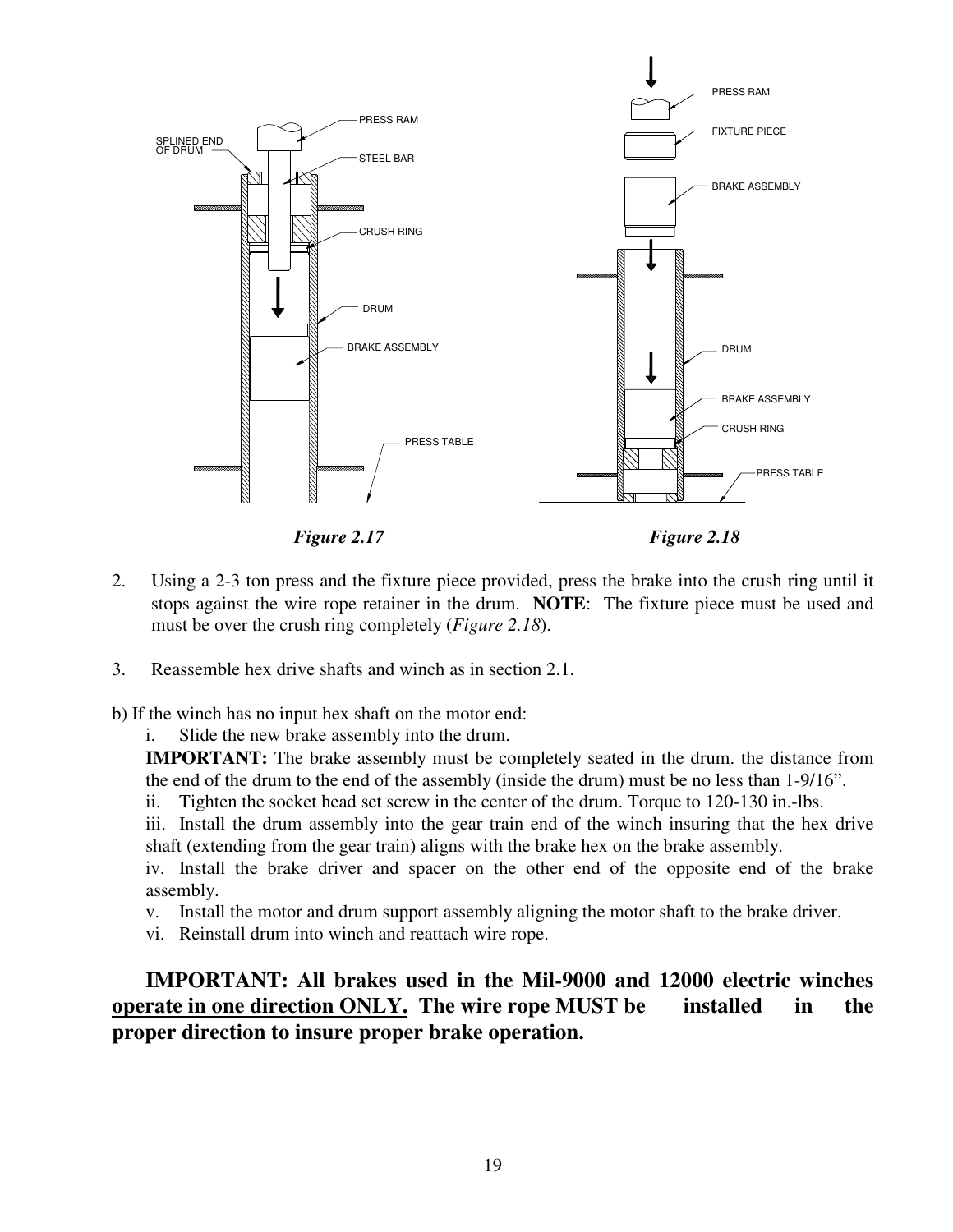

*Figure 2.19*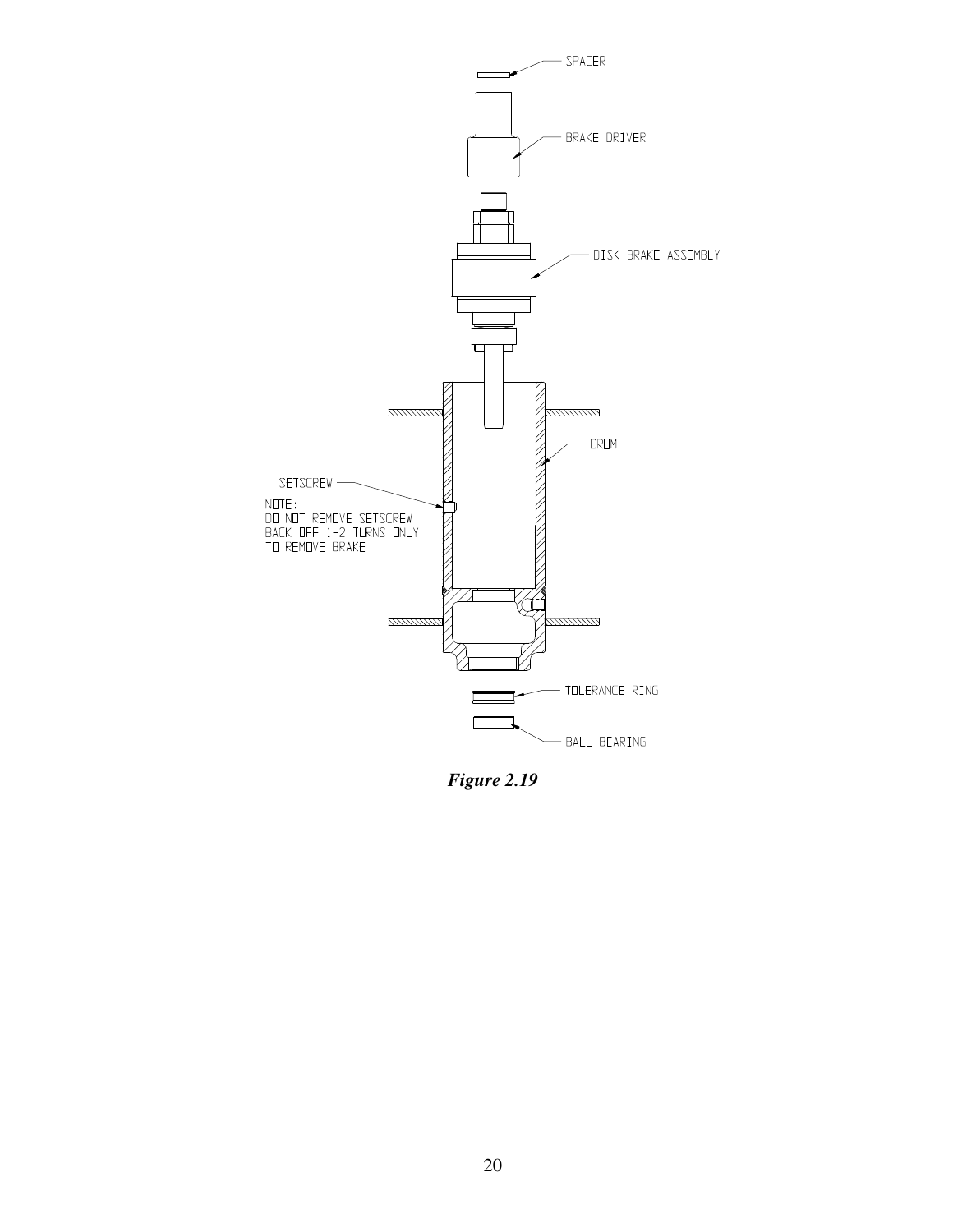# **SECTION 3 - TROUBLESHOOTING GUIDE**

#### **PROBLEM 3.1.1: Winch does not hold the load.**

#### **POSSIBLE CAUSE:**

- A) Brake inside winch drum is badly worn or broken.
- B) Load exceeds rating for winch.
- C) The wire rope is on the drum backwards.

#### **CORRECTIVE ACTION:**

A) Replace the brake. **NOTE**: Warn Industrial **does not** offer replacement brake parts. The complete assembly must be replaced. Refer to the appropriate chapter in this manual for winch brake replacement. Refer to the winch Operators Manual for proper operating instructions for the winch brake.

# **! WARNING !**

# **REPLACEMENT OR SERVICE OF THE BRAKE ASSEMBLY MUST BE DONE PROPERLY OR MALFUNCTION OF THE BRAKE MAY RESULT IN SERIOUS INJURY OR PROPERTY DAMAGE. IF YOU HAVE ANY QUESTIONS, PLEASE REFER TO THE BRAKE REPLACEMENT CHAPTER IN THIS MANUAL OR CALL THE FACTORY FOR ASSISTANCE.**

- B) Refer to the operators manual for the correct line pull rating for your winch. DO NOT EXCEED THE LINE PULL RATING SHOWN ON THE IDENTIFICATION LABEL.
- C) Remove all the wire rope and respool in the proper direction (see directional label on drum support).

#### **PROBLEM 3.1.2: Brake overheats and will not hold the load.**

#### **POSSIBLE CAUSE:**

- A) The wire rope is spooled onto the drum in the wrong direction. Therefore the winch is working against the brake in the "power in" mode.
- B) Load exceeds rating for winch.
- C) After a very long "power out" cycle, in excess of 50 feet under high loads, the brake has overheated and needs a cool down cycle of approximately 30 minutes.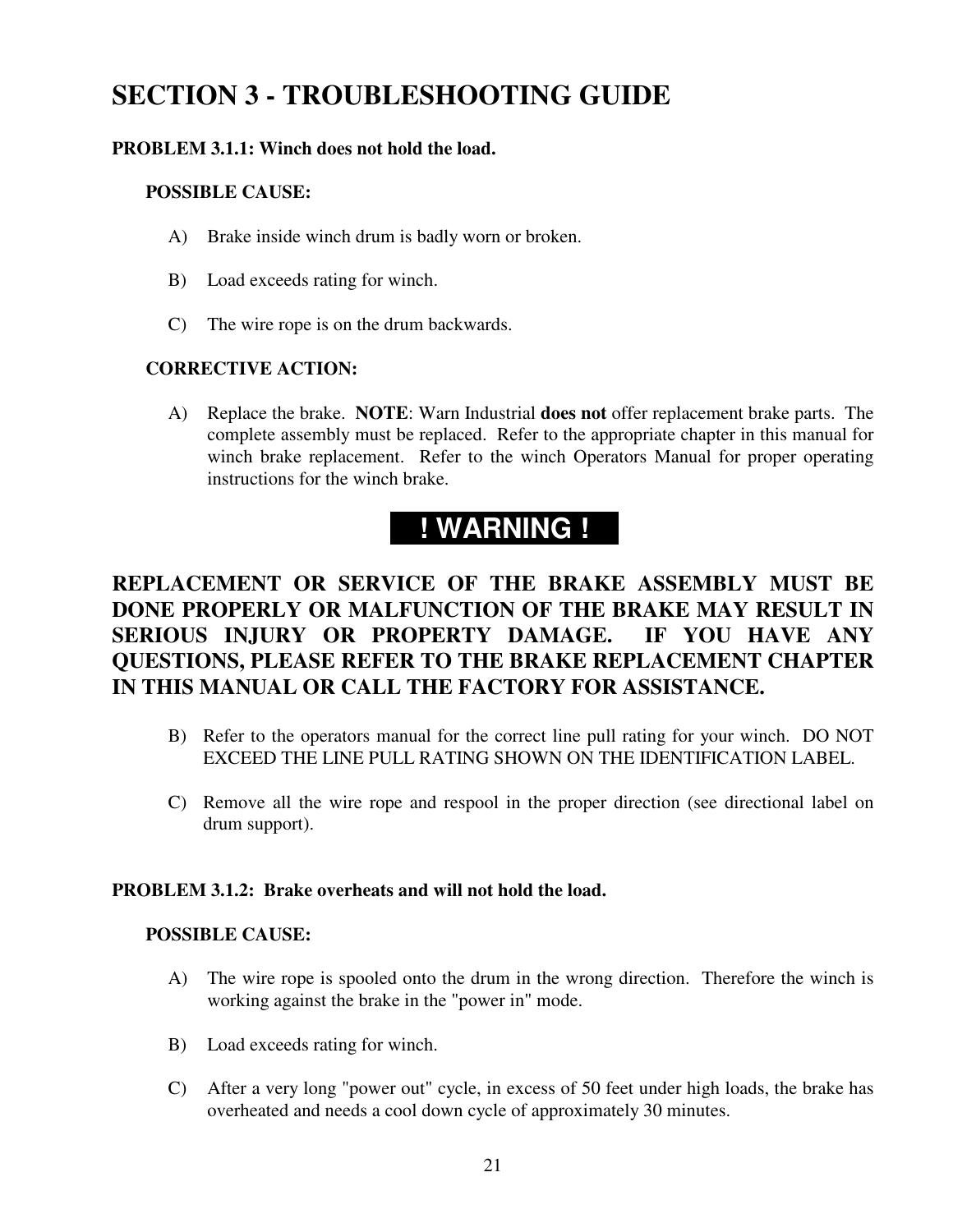#### **CORRECTIVE ACTION:**

- A) The wire rope must always spool onto the drum as indicated by the drum rotation label on the winch. Winches are equipped with an automatic brake and **WILL NOT FUNCTION** if the wire rope spools in the opposite direction. The wire rope spooling can accidentally be reversed by running the wire rope all the way out and re-spooling in with the control switch in the "power out" mode.
- B) Refer to the operators manual for the correct line pull rating for your winch. DO NOT EXCEED THE LINE PULL RATING SHOWN ON THE IDENTIFICATION LABEL.
- C) These winches are rated for intermittent duty operation only. As the load is increased, the duration of power out cycles must be reduced to limit the brake temperature. Allow adequate time for the brake to cool between uses when performing extended power out cycles.

#### **PROBLEM 3.1.3: It is difficult to spool the wire rope off the drum by hand.**

#### **POSSIBLE CAUSE:**

- A) Bent drum flanges.
- B) Drum bushings are worn.
- C) Free spool clutch is damaged inside the gear train.
- D) Wire rope is bound up on the drum.
- E) Winch is not mounted correctly, causing the drum to bind.

#### **CORRECTIVE ACTION:**

- A) Rotate the drum while it is still on the winch to see if the drum flanges appear to be bent. If flanges appear to be bent, the drum will have to be removed and repaired. Refer to the Section 2.1.1 of this manual for drum removal. To prevent the drum flanges from being bent, read the Operators Manual for proper operating instructions.
- B) Remove the drum from the winch. Inspect the drum bushings and drum supports for wear. Replace if necessary. Refer to Section 2.1.1 of this manual for drum removal and inspection.
- C) Remove and inspect clutch ring gear, clutch lever, and gear housing for burrs and rub marks. Remove burrs with a file or grinding wheel or replace parts if necessary. Refer to Section 2.1.1 of this manual for gear train disassembly.
- D) Should the wire rope become bound onto the drum, connect the hook to a load, then by alternately "powering in" then "powering out", the wire rope will usually work itself free.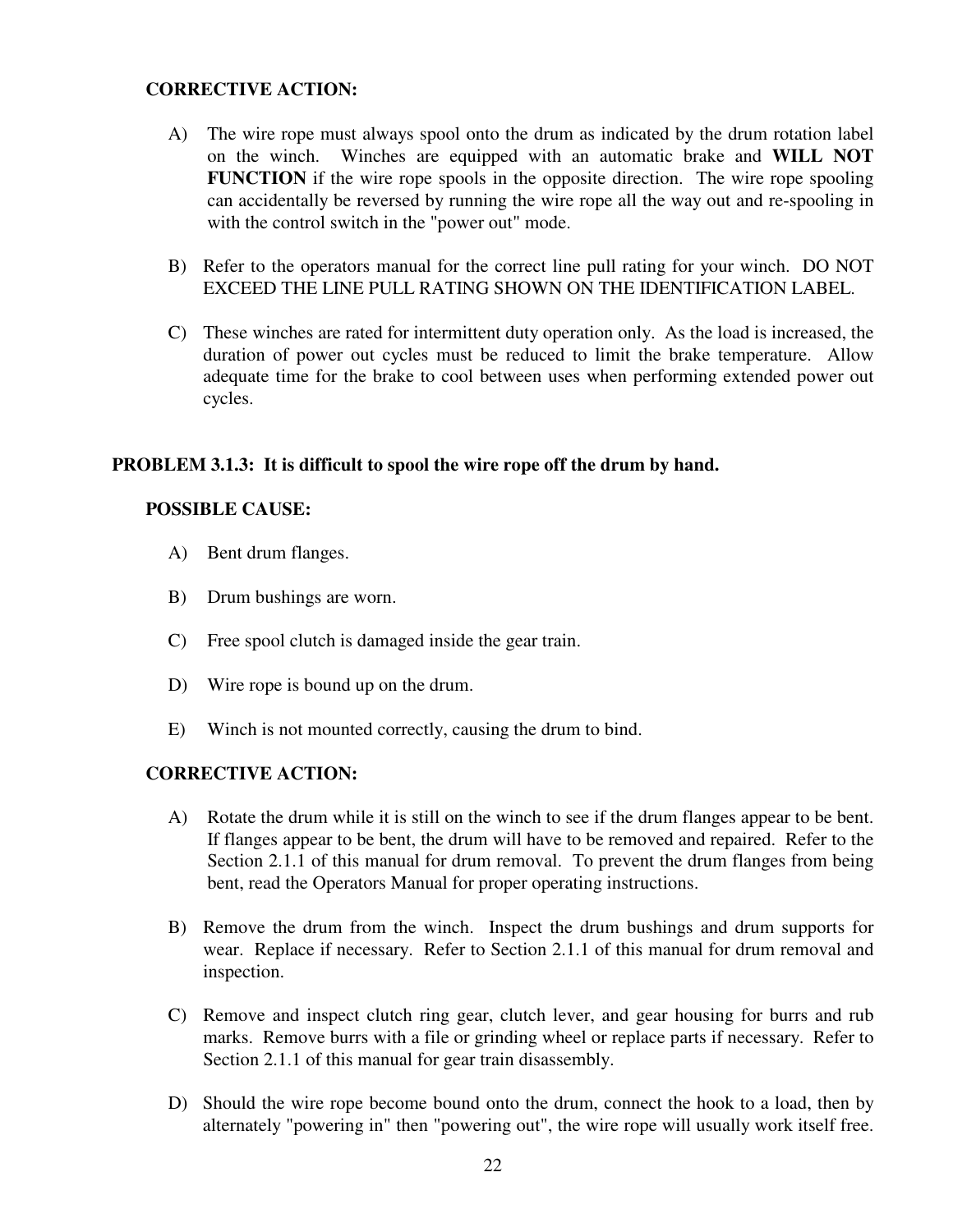In any event, DO NOT PUT YOUR HANDS ANYWHERE NEAR THE WIRE ROPE WHEN WORKING A BIND FREE. Refer to the Operators Manual for proper operating instructions. **NOTE**: A roller fairlead and/or wire rope tensioner will usually help prevent the wire rope from being bound onto the drum.

E) Correctly mount the winch. Follow the mounting specifications as described in the Operators Manual. Use shims if necessary to mount winch correctly.

# **! CAUTION !**

## **DISCONNECT THE CABLE AT THE POSITIVE (+) BATTERY TERMINAL BEFORE ATTEMPTING ANY TROUBLESHOOTING OR REPAIRS.**

#### **PROBLEM 3.1.4: Winch lacks power or will not run at all.**

#### **POSSIBLE CAUSE:**

- A) The ground cable is not attached directly to the motor housing.
- B) The vehicle battery is inadequate in size, terminals are corroded, is defective or worn out, or is not fully charged.
- C) Loose cable connections on battery or motor terminals.
- D) The solenoid mounting plate is not attached to the winch motor or the winch mounting plate, and therefore is not electrically grounded, or is improperly grounded.
- E) There is a short circuit in the power supply to the winch.
- F) The remote control switch or cord is damaged or defective.

#### **CORRECTIVE ACTION:**

- A) Attach the ground cable to the threaded hole in the motor housing, not to a terminal.
- B) Use a fully charged conventional automotive battery with a minimum of 650 cold cranking amps rating to obtain peak performance from your winch. Make sure terminals are clean and the battery is fully charged. Replace battery if necessary.
- C) Be sure all connections are clean and tight.
- D) Attach the solenoid mounting plate to the winch motor, the winch motor plate, or any other location grounded to the same electrical source as the winch.
- E) Check all battery and motor cable leads for loose connections, worn or cracked insulation, frays or any bare spots. Replace cable if necessary.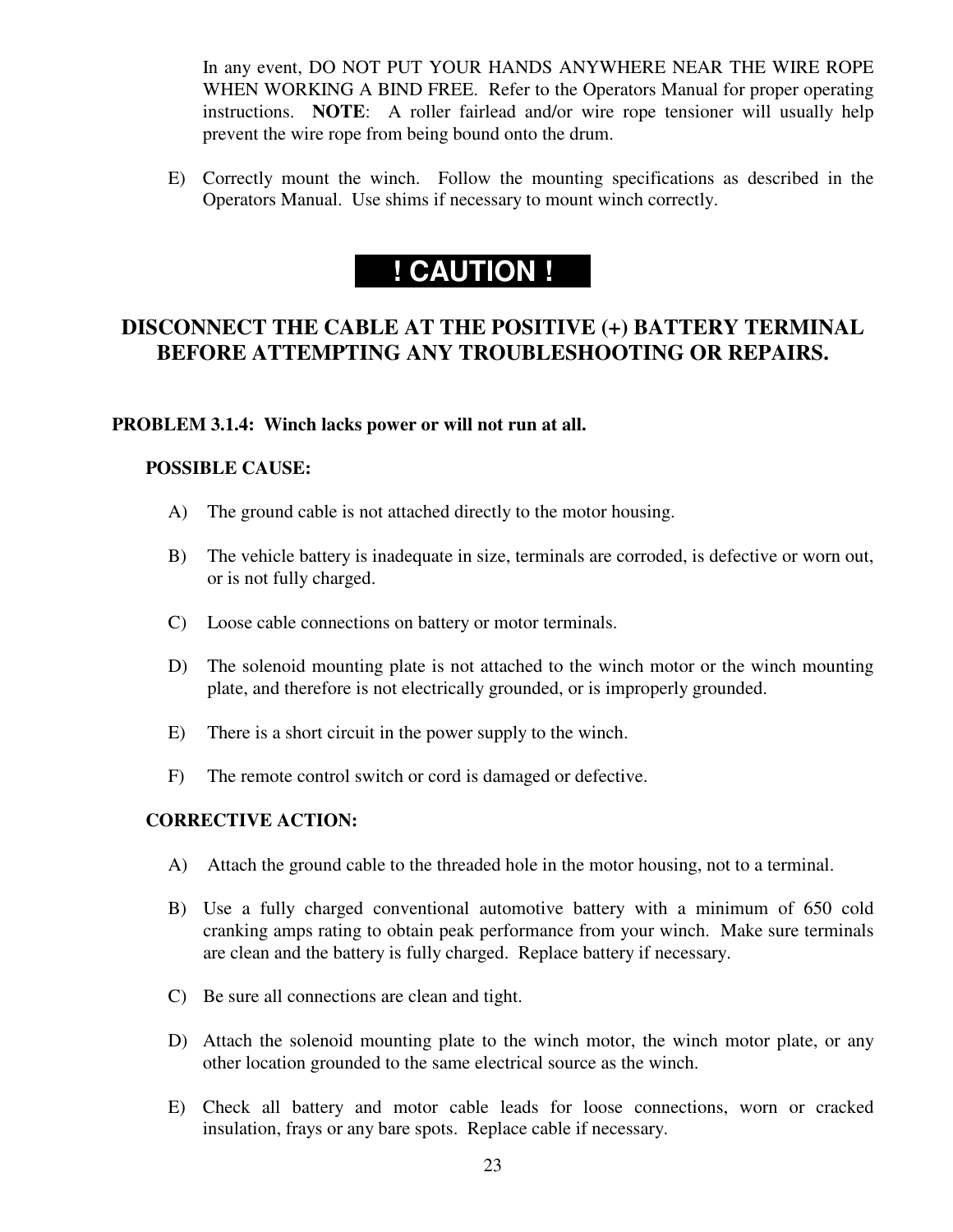F) Check the remote control switch for continuity. Using a multimeter on the OHMS setting, touch the test probes between two of the three terminals on the remote plug while holding down the remote control switch. At least two of the terminals should show a zero meter reading. Repeat for the other switch direction. If there is a reading much above zero, the switch may have a short circuit or broken wire and should be replaced.

**PROBLEM 3.1.5: When the remote control switch is activated, there is only a "clicking" sound, and the winch does not operate in either "power in" or "power out" modes.**

#### **POSSIBLE CAUSE:**

- A) The battery is not fully charged, terminals are corroded, battery is defective or worn out.
- B) The electrical grounding wire is not attached to the motor housing.
- C) The motor armature is damaged or shorted, possibly from incorrect wiring of the control pack to the motor or overheating of the motor.
- D) Water in the motor, caused by submersion or improper installation of the motor, or the motor vent fitting was not hooked up, causing an electrical short.
- E) Worn or damaged brushes, caused by a damaged armature commutator or normal wear.

#### **CORRECTIVE ACTION:**

- A) Recharge the battery. If the battery will not take a full charge, replace it or check the charging source. Clean the battery terminals and wire terminals.
- B) Attach the electrical ground wire to the motor housing.
- C) Replace the motor armature. See Section 2.2.
- D) Replace the motor. See Section 2.2.
- E) Replace the motor brushes. See Section 2.2.

**PROBLEM 3.1.6: Winch does not have the same pulling power as when it was new. See CAUSES and CORRECTIVE ACTION for PROBLEM 3.1.5.**

**PROBLEM 3.1.7: Winch runs slowly and lacks power when pulling a load, won't pull load, or stalls easily.**

**POSSIBLE CAUSE:**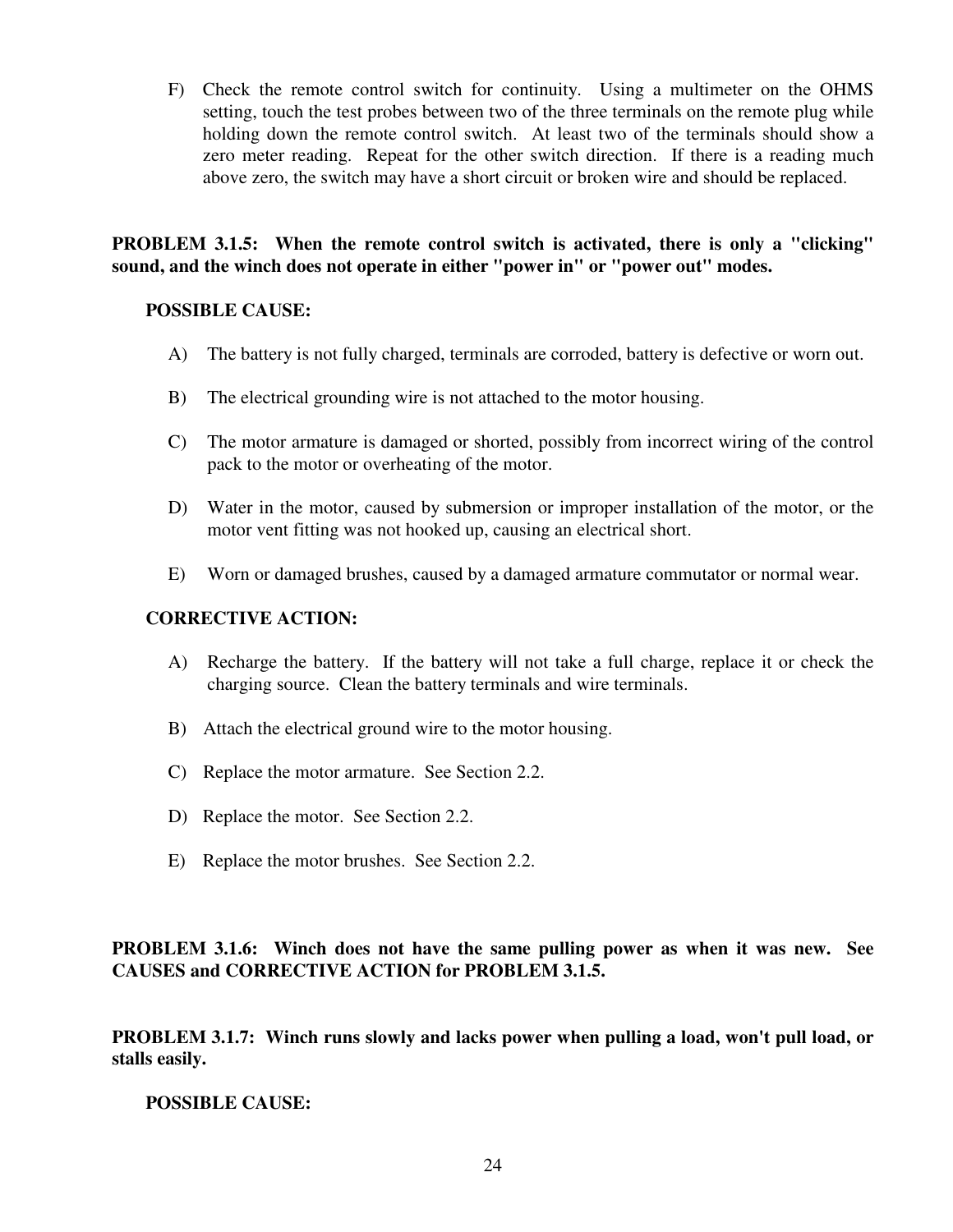- A) See CAUSES for PROBLEM 3.1.5.
- B) Check the wire rope. If it is spooling onto the drum in the wrong direction, it will be working against the automatic brake.
- C) Winch is mounted incorrectly, causing the gear train to bind.

#### **CORRECTIVE ACTION:**

- A) See CORRECTIVE ACTION for PROBLEM 3.1.5.
- B) Remove all the wire rope and respool onto the drum in the proper direction. **NOTE**: Be sure to follow the drum rotation decal.
- C) Be sure mounting surface is flat within  $\pm$  .020 inch. Use shim stock if necessary. Be sure all mounting bolts are tight.

#### **PROBLEM 3.1.8: Electrical sparks appear around the motor adapter or screw heads.**

#### **POSSIBLE CAUSE:**

- A) See CAUSES for PROBLEMS 3.1.4 and 3.1.5.
- B) Electrical ground is not sufficient. Ground wire was not installed, or the battery ground wires and wire terminals are corroded.

#### **CORRECTIVE ACTION:**

- A) See CORRECTIVE ACTION for PROBLEMS 3.1.4 and 3.1.5.
- B) Install a ground wire to the motor housing, and attach to the negative terminal of the battery.

#### **PROBLEM 3.1.9: When the remote control is activated, the winch will operate only in one direction.**

#### **POSSIBLE CAUSE:**

- A) One of the solenoids in the control pack is sticking or is damaged from prolonged use.
- B) Remote control switch is damaged.
- C) If winch only operates in power in direction, ECL or thermal switch may have tripped.

#### **CORRECTIVE ACTION:**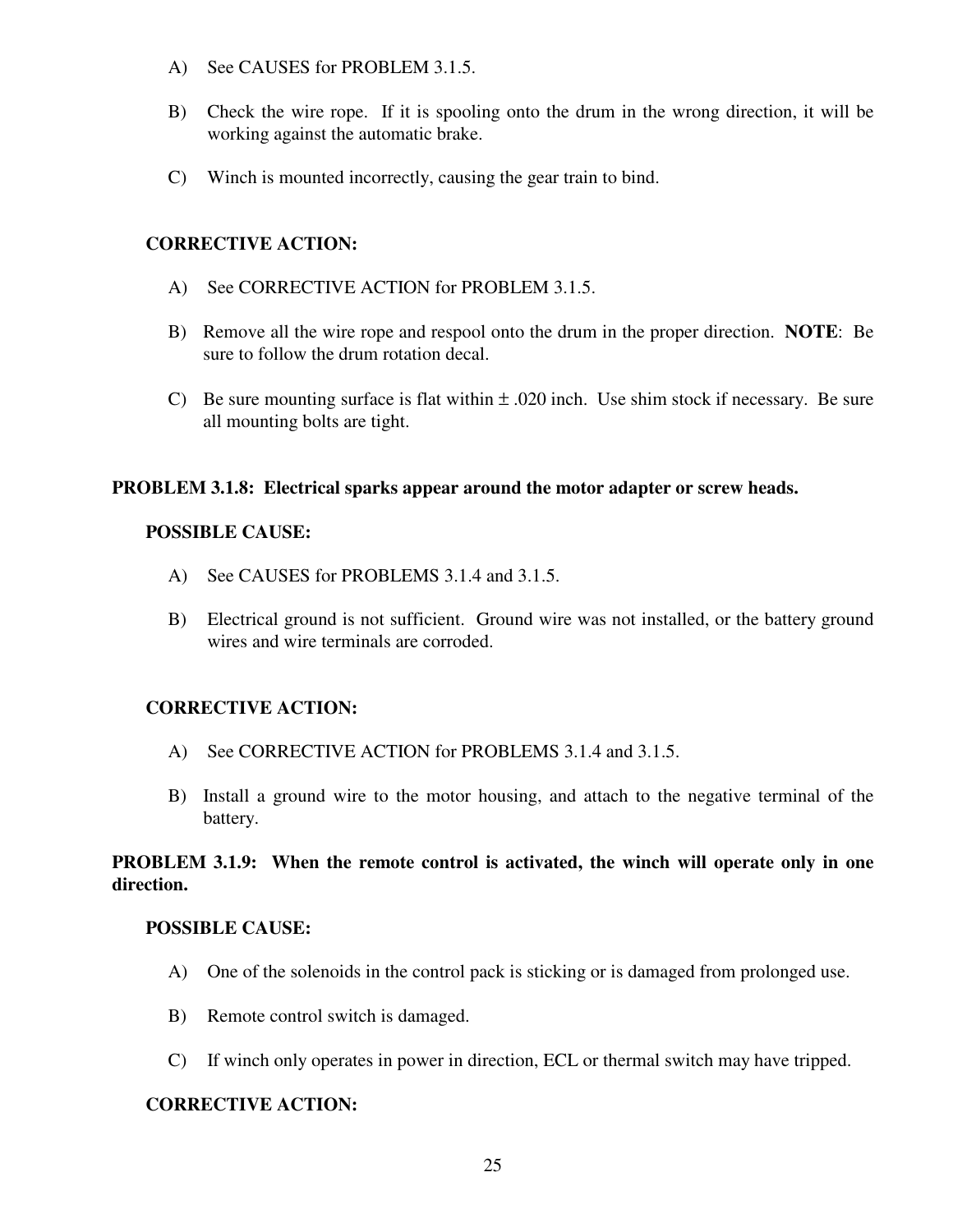- A) Replace the control pack. Plastic sealing material may make it very difficult to replace parts.
- B) Check the remote control switch and cable, replace if necessary (See CORRECTIVE ACTION for PROBLEM 3.1.4). Check all connections inside the control pack. Make sure they are clean and tight.
- C) Power out winch for at least 1 1/2 seconds. If ECL was tripped, winch should now operate in power in mode. If winch still doesn't power in, the thermal switch may have tripped. Let motor cool for at least 30 minutes, then try to power in again.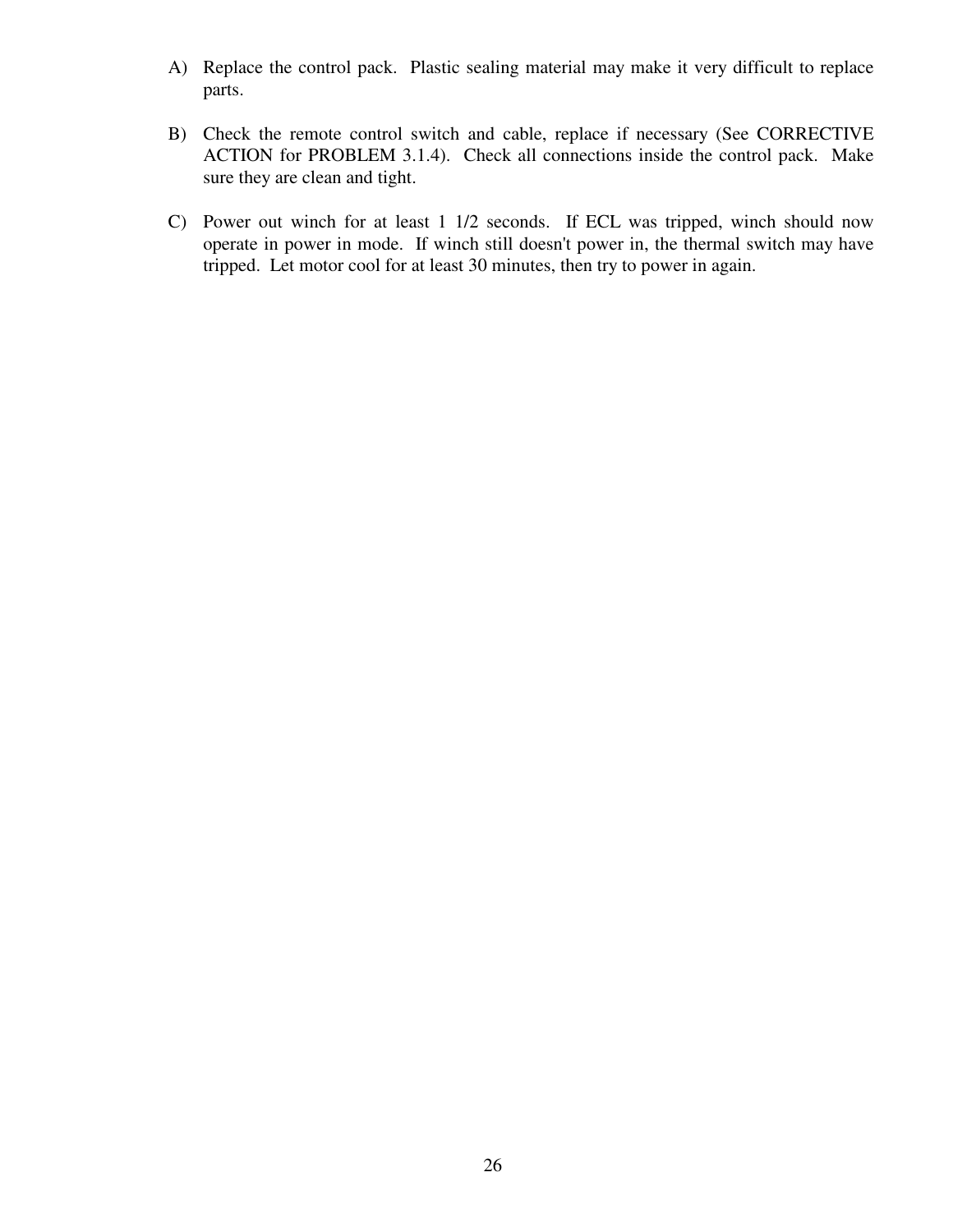# **SECTION 4 - APPENDIX: OPTIONAL EQUIPMENT**

## **4.1 MECHANICAL REMOTE CLUTCH**

If your winch is equipped with a mechanical remote clutch, use this section instead of the standard clutch lever disassembly instructions found in Section 2.1.1.

#### **4.1.1 DISASSEMBLY**

- 1. Mark the position of the splined clutch lever on the winch so it can be easily re-aligned during assembly.
- 2. Remove the spherical rod end and splined clutch lever from the clutch shaft (*Figure 4.1*).
- 3. Follow steps 1-7 of Section 2.1.1.
- 4. Remove the detent spacer, spring and ball from a hole in the flange of the gear housing. Pull the clutch lever out of the housing.



*Figure 4.1*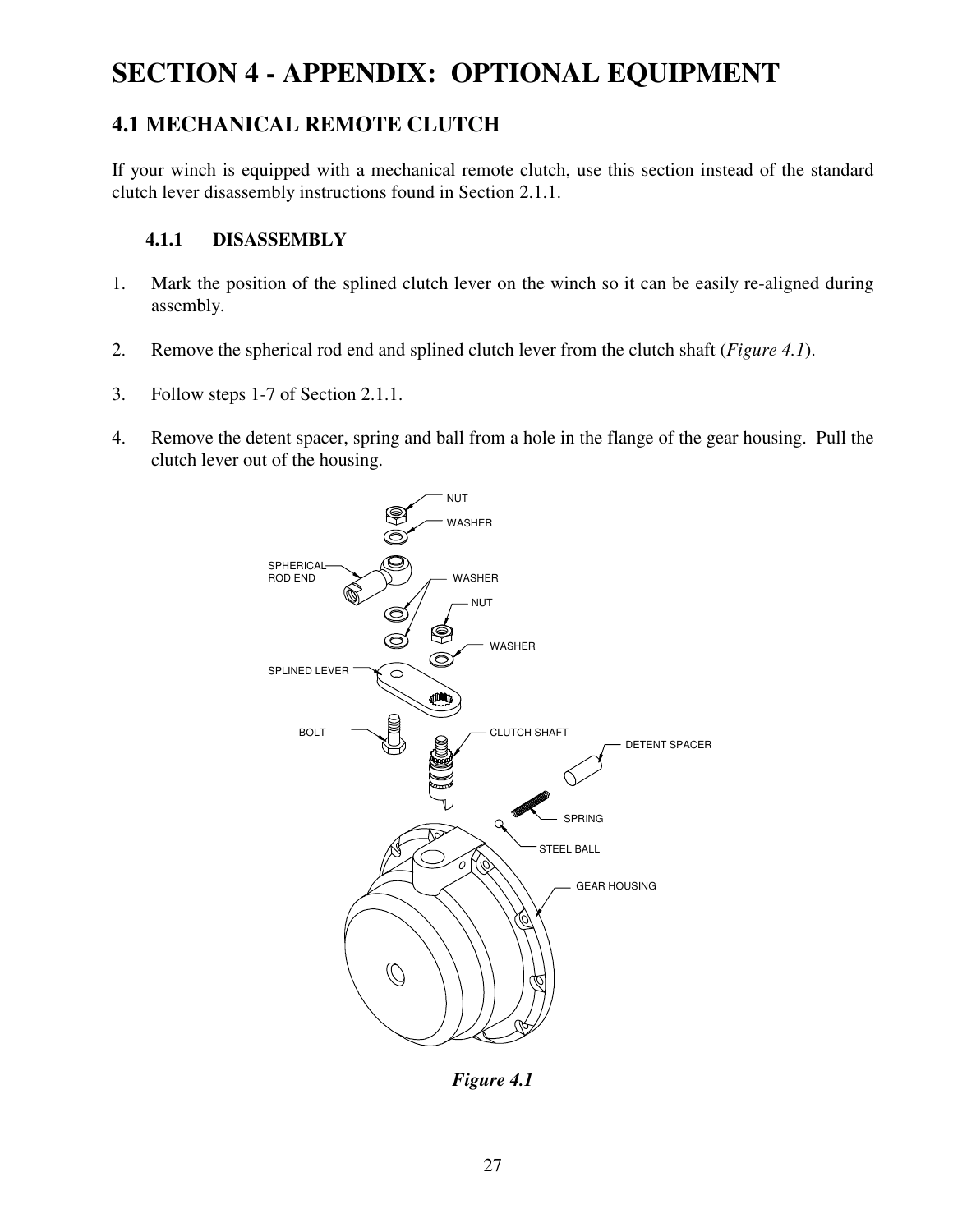#### **4.1.2 ASSEMBLY**

- 1. Re-install the clutch shaft in housing in exactly the same position it was removed. Apply a light coating of oil or grease to hole where the clutch shaft is installed (*Figure 4.1*).
- 2. Re-install the detent spacer, spring and ball in housing.
- 3. Follow step 3 of Section 2.1.2.
- 4. Re-install the splined lever to the clutch shaft. Be sure to line up the marks made during disassembly.
- 5. Rotate the clutch ring gear by hand and check engaged and disengaged positions of the splined lever. The lever should rotate 135° from engaged to disengaged positions. If it rotates less than 135°, the shaft is incorrectly installed. Pull back the ball, spring and detent spacer and rotate the clutch shaft 180°. Re-align the splined lever and re-install ball, spring and detent spacer. Recheck for 135° rotation.
- 6. Continue with steps 4-14 of Section 2.1.2.